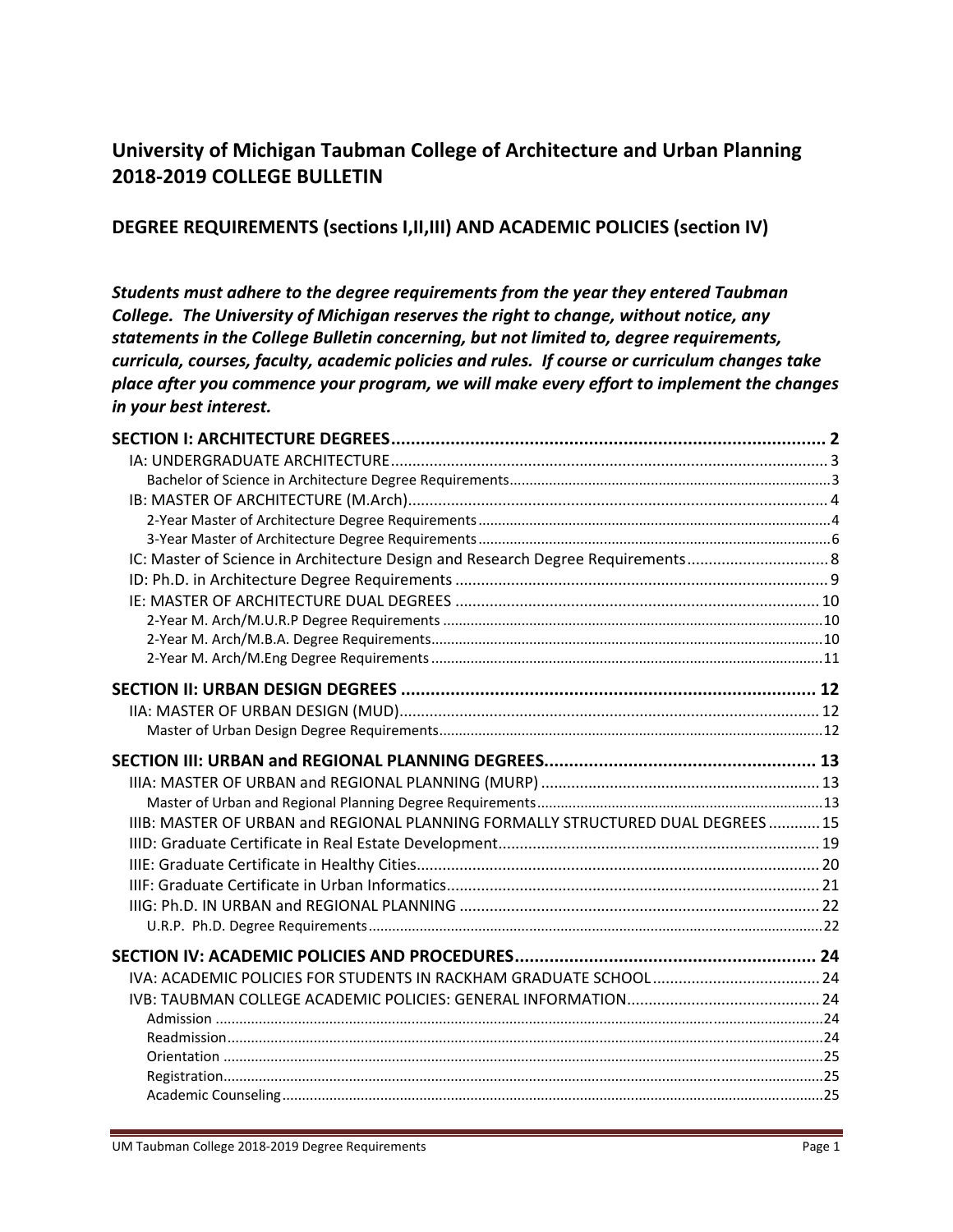| Repeating Courses in the Master of Architecture Degree and Master of Urban Design26 |  |
|-------------------------------------------------------------------------------------|--|
|                                                                                     |  |
|                                                                                     |  |
|                                                                                     |  |
|                                                                                     |  |
|                                                                                     |  |
|                                                                                     |  |
|                                                                                     |  |
|                                                                                     |  |
|                                                                                     |  |
|                                                                                     |  |
|                                                                                     |  |
|                                                                                     |  |
|                                                                                     |  |
|                                                                                     |  |
|                                                                                     |  |
|                                                                                     |  |
|                                                                                     |  |
|                                                                                     |  |
|                                                                                     |  |
|                                                                                     |  |
|                                                                                     |  |
| IVF: TAUBMAN COLLEGE ACADEMIC POLICIES: GRADUATE ARCHITECTURE HONORS  31            |  |
|                                                                                     |  |
|                                                                                     |  |
|                                                                                     |  |
|                                                                                     |  |
|                                                                                     |  |
|                                                                                     |  |
|                                                                                     |  |
|                                                                                     |  |
|                                                                                     |  |
|                                                                                     |  |

Students must adhere to the degree requirements from the year they entered Taubman College. The University of Michigan reserves the right to change, without notice, any statements in the College Bulletin concerning, but not limited to, degree requirements, curricula, courses, faculty, academic policies and rules. If course or curriculum changes take place after you commence your program, we will make every effort to implement the changes in your best interest.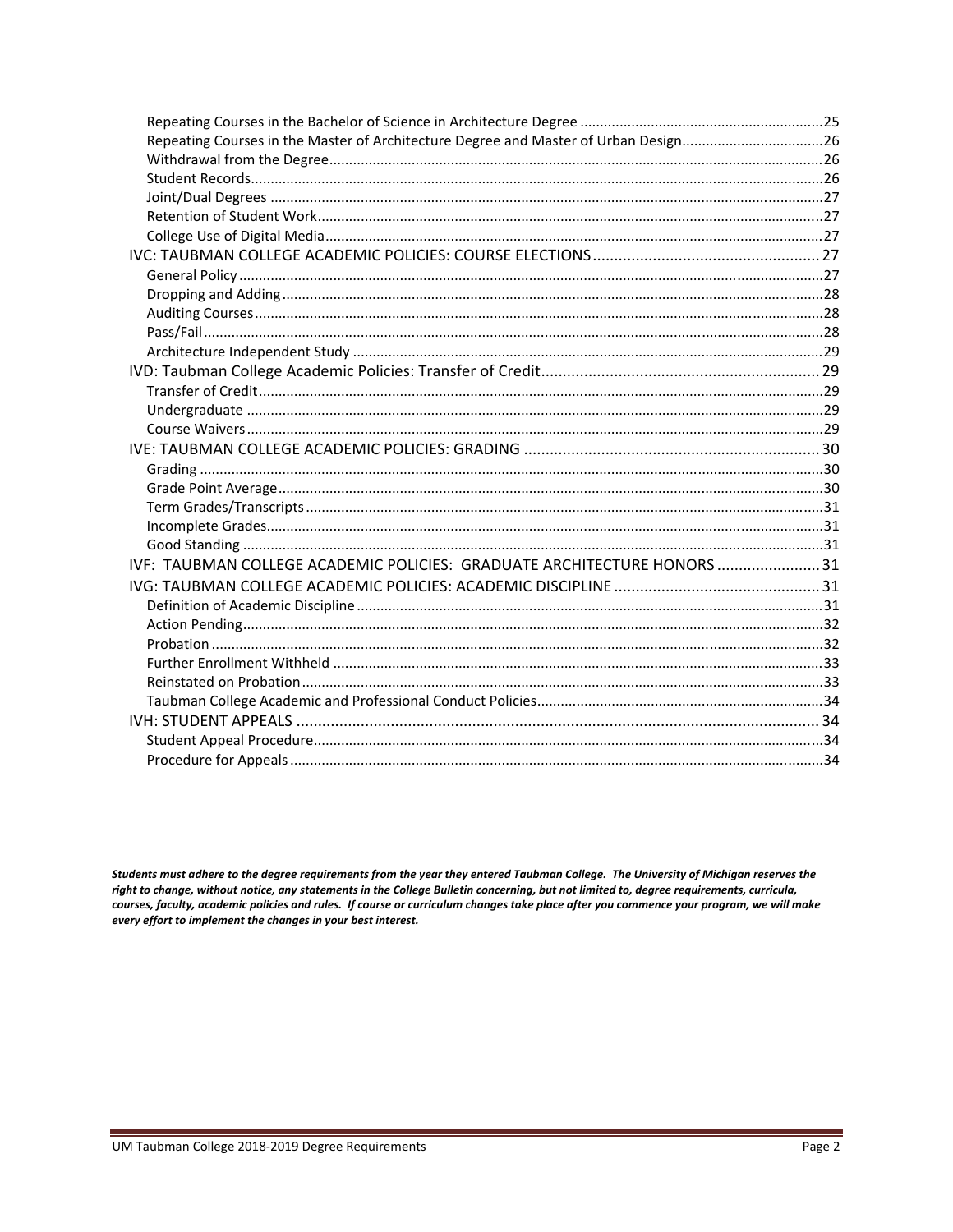# **SECTION I: ARCHITECTURE DEGREES**

# **IA: UNDERGRADUATE ARCHITECTURE**

#### **Bachelor of Science in Architecture Degree Requirements**

In order to qualify for the Bachelor of Science degree, a student must meet the following requirements:

- 1. Complete a minimum of 125 credit hours, of which a minimum of 50 credit hours, including a minimum of 45 credit hours in architecture courses, must be earned while the student is enrolled in Taubman College
- 2. Complete all required courses and distribution requirements specified for the freshman and sophomore years and all required architecture courses specified for the junior and senior years, as listed under "Sample Schedule."
- 3. For courses taken within the University of Michigan you must earn a passing grade (D or better) in each required architecture course, in each required pre‐professional course (art, English, mathematics, and physics), and in each course used to fulfill liberal arts distribution requirements (digital drawing, humanities, natural sciences, and social sciences). For courses taken at another institution a student must receive a C or better to have the course transferred into the University of Michigan Taubman College of Architecture and Urban Planning. Online course are not transferable.
- 4. Earn a minimum cumulative grade point average of 2.0 (C) for all required architecture courses.
- 5. Earn a minimum cumulative grade point average of 2.0 (C) for all courses taken while enrolled in the college.

All students expecting to receive the B.S. degree are required to apply to graduate on Wolverine Access. This should be done at least three months in advance of the expected date of graduation. Students who meet this deadline will have their names published in the Commencement Program. Faculty advisors and administrators can assist students in planning their course schedules, but the student is ultimately responsible for meeting all program and degree requirements. If degree requirements are not completed for the commencement period to which the student has applied on Wolverine Access, a student must apply again on Wolverine Access to be considered for graduation at a subsequent commencement date.

#### **Bachelor of Science in Architecture Core Courses**

|                                     | - 6 |
|-------------------------------------|-----|
| Arch 322 Architectural Design 2     |     |
|                                     |     |
| $\sim$ 6                            |     |
|                                     |     |
|                                     |     |
| Arch 333 Fabrication/Representation |     |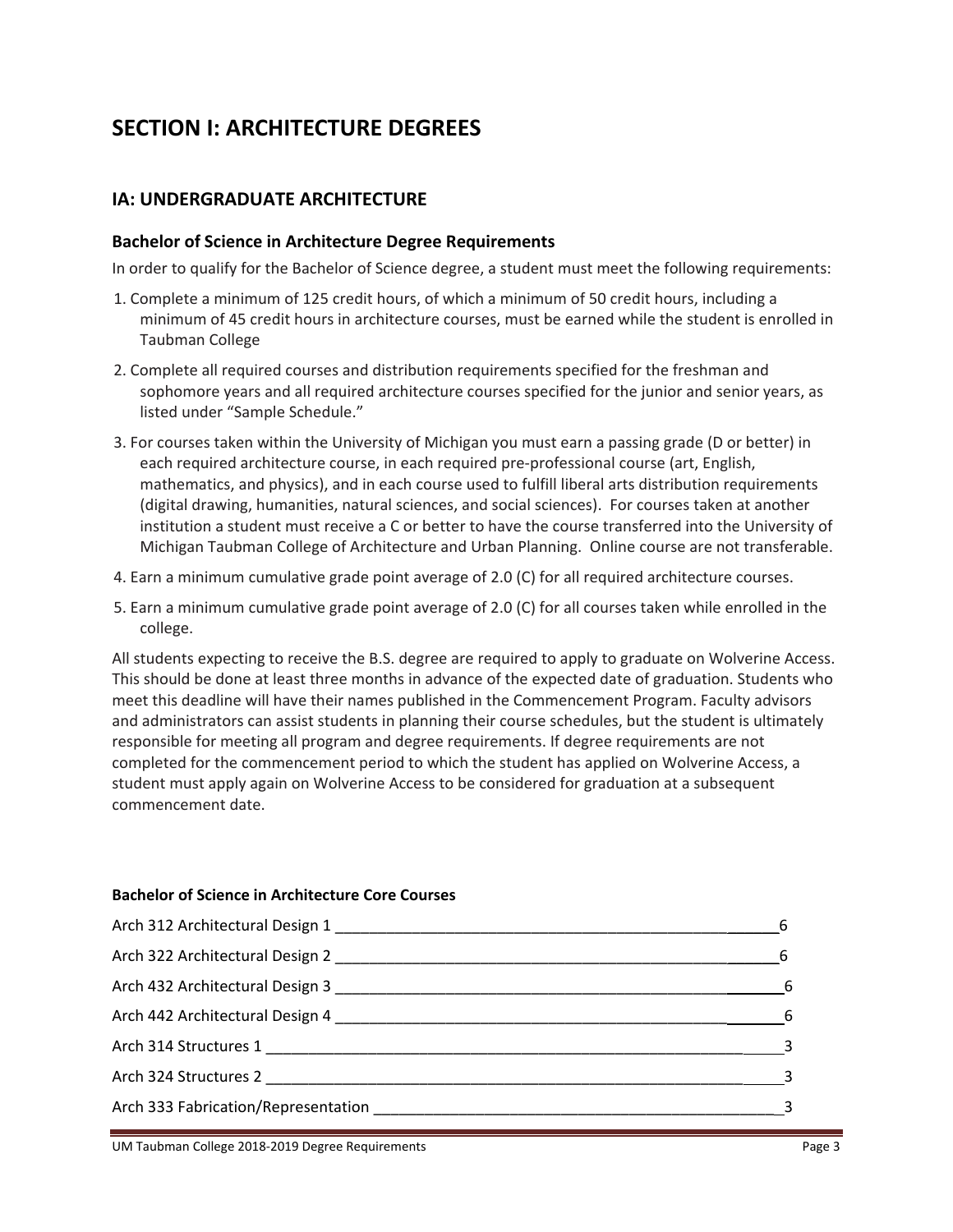| $\overline{\phantom{a}}$ 3 |
|----------------------------|
| $\overline{\phantom{a}}$ 3 |
| $\sim$ 3                   |
| $\sim$ 3                   |
| $\sim$ 1                   |
| $\overline{\phantom{a}}$ 3 |
| $\overline{\phantom{a}}$ 3 |
| $\overline{\mathbf{3}}$    |

\*If these courses were not taken prior to entering the degree they must be completed during your studies in the Architecture Program.

# **IB: MASTER OF ARCHITECTURE (M.Arch)**

# **2‐Year Master of Architecture Degree Requirements**

Students must earn 60 credit hours and satisfactorily complete the required courses before a degree is granted. No transfer credit is accepted for graduate level coursework from other institutions.

Specifically, a student must complete:

- Four courses (24 credit hours) of architectural design (Arch 552, Arch 562, Arch 662, and Arch 672).
- Seven courses (21 credit hours) of specific required architecture courses (Arch 515 Sustainable Systems, Arch 516—Architectural Representation, Arch 527 – Integrative Systems, Arch 537 – Fabrication, Arch 572—Architectural Theory and Criticism, Arch 583—Professional Practice, and Arch 660—Thesis Development Seminar)
- Three courses (9 credit hours) of 500/600 level elective architecture courses
- Two courses (6 credit hours) of either elective architecture courses or non‐architecture cognate courses ordinarily at the graduate level.

#### **Important Notes about M.Arch Degree Requirements:**

- It is strongly recommended that all required courses be taken in the terms suggested in the 2-Year M.Arch sample schedule online. Class sizes are limited and those students taking a required course out of the suggested sequence may find that space in some required courses is not available in the preferred term.
- Arch 583, Professional Practice is offered both fall and winter terms. Students can select when they would like to take this course depending on space available.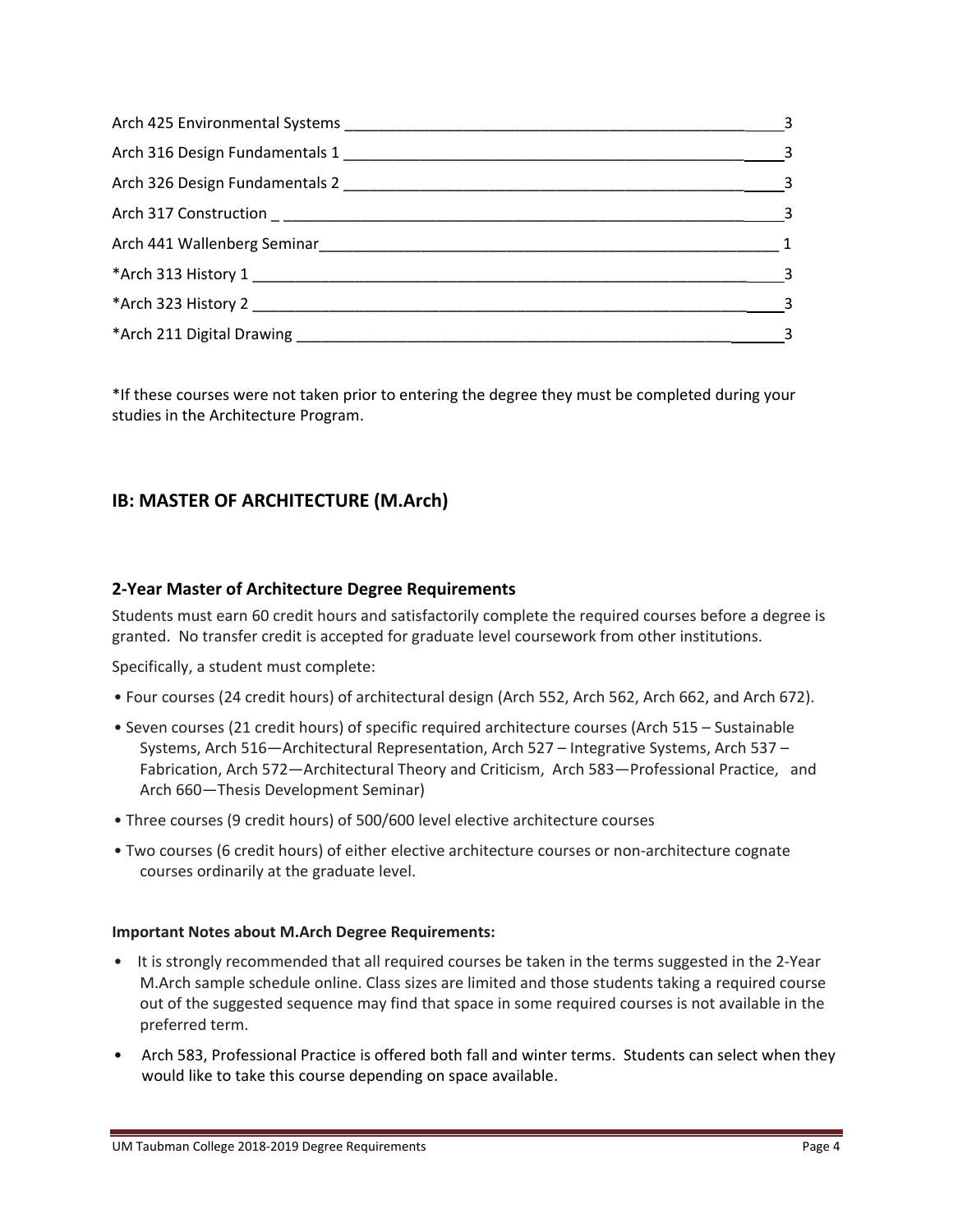- No more than six hours of Tutorial Studies (Arch 593 and Arch 600) can be counted toward the 60hour minimum.
- Students who enter the first year of the 2-Year option may not elect required undergraduate architecture courses for credit.
- The one credit hour courses, Arch 993 Teaching Methods for GSIs, and Arch 690 Architectural Curriculum Practical Training, cannot be counted towards graduation requirements.
- ELI 530 does not count toward the required 60 credit hours.
- A student must complete the 60 credit hours required for the M.Arch degree with a cumulative GPA of 3.0 or above and with a grade of C- or better in each required architecture course.

The student's faculty advisor must approve all course elections, including electives and 500/600 level architecture courses, on a program planning form. The program planning form is placed on file with the college registrar and is used to finalize degree requirements at the time of graduation. In addition, all students expecting to receive the Master of Architecture Degree are required to apply to graduate in Wolverine Access. This should be done at least three months in advance of the expected date of graduation. Students who meet this deadline will have their names published in the commencement program. Faculty advisors and administrators can assist a student in planning course schedules, but the student is ultimately responsible for meeting all program and degree requirements. If degree requirements are not completed for the commencement period to which the diploma application has been filed, a student must complete a new diploma application to be considered for graduation at a subsequent commencement date.

#### **2 Year Core Courses**

| $\sim$ 6 |
|----------|
|          |
|          |
|          |
|          |
|          |
|          |
|          |
|          |
|          |
|          |
|          |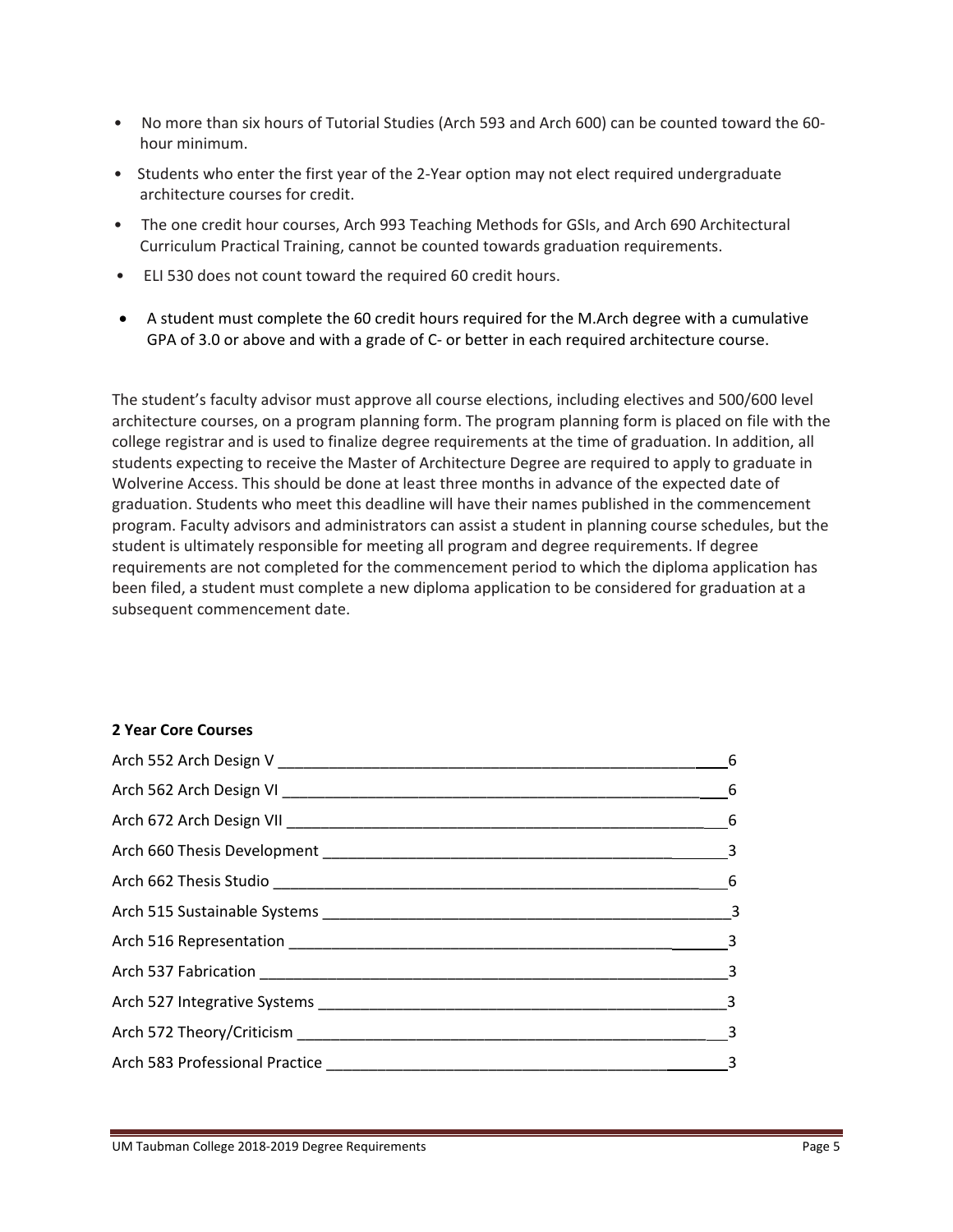### **3‐Year Master of Architecture Degree Requirements**

In order to qualify for the 3‐Year option Master of Architecture degree, a student must complete a minimum of 105 credit hours while enrolled in Taubman College, in addition to satisfactorily completing the two pre‐requisite courses: Calculus 1 and Physics 1 (lecture and lab). No transfer credit is accepted for graduate level coursework from other institutions.

Specifically a student must complete:

- Seven courses (42 credit hours) of Architectural Design (Arch 402, Arch 412, Arch 422, Arch 552, Arch 562, Arch 662, Arch 672).
- Seven courses (21 credit hours) of specific required architecture courses (Arch 515 Sustainable Systems, Arch 516—Architectural Representation, Arch 527 – Integrative Systems, Arch 537 – Fabrication, Arch 572—Architectural Theory and Criticism, Arch 583—Professional Practice, and Arch 660—Thesis Development Seminar)
- Two courses (6 credit hours) in History of Architecture (Arch 413 and an Arch History Elective course)
- One course (3 credit hours) Environmental Systems, (Arch 425)
- Two courses (6 credit hours) in Structures, (Arch 314 and Arch 324).
- One course (3 credit hours) in Design Fundamentals, (Arch 416).
- One course (3 credit hours) in Construction (Arch 417).
- Five courses (15 credit hours) selected from 500/600 level architecture electives.
- Two courses (6 credit hours) selected from architecture or non‐architecture cognate courses ordinarily at the graduate level.

#### **Notes:**

- Students should make every effort to take all required courses in the terms suggested in the sample schedule. Class sizes are limited and space may not be available in the preferred term for students taking required courses out of the recommended sequence.
- Arch 583, Professional Practice is offered both fall and winter terms. Students can select when they would like to take this course depending on space available.
- No more than six hours of tutorial studies (Arch 593, Arch 600) can be counted toward the 105‐hour minimum
- The student must earn a cumulative GPA of 3.0 or above, with a grade of C- or better in each required architecture course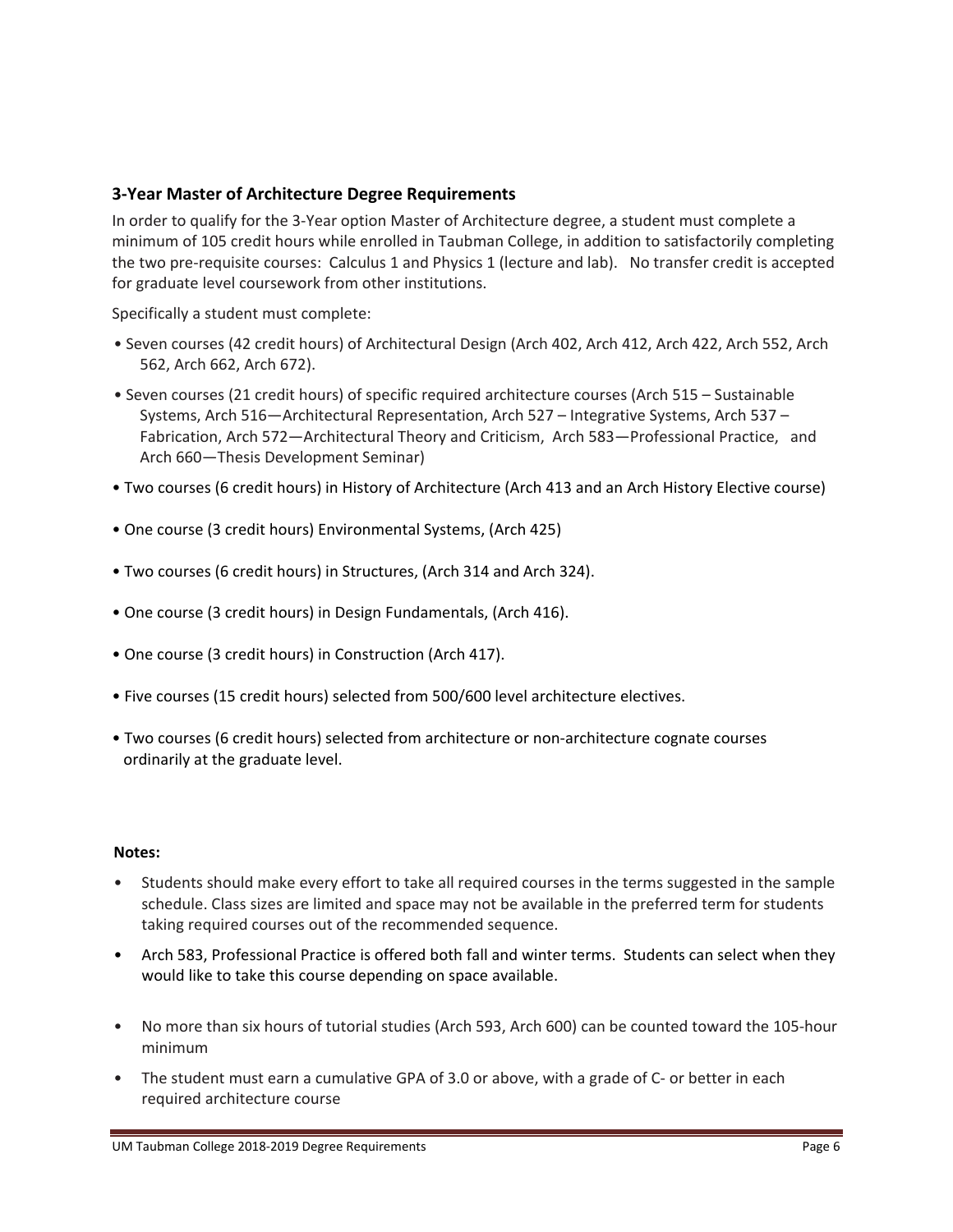- All required 300‐ and 400‐level architecture courses should be completed by the end of the first year
- All course elections must be approved by the student's faculty advisor on a 3-Year program planning form. Policies regarding the diploma application and graduation honors are the same as those for other graduate students

#### **3G Core Courses**

| 6 |
|---|
| 6 |
| 6 |
|   |
| 6 |
|   |
|   |
| 6 |
| 3 |
|   |
|   |
|   |
|   |
|   |
|   |
|   |
|   |
|   |
|   |
| 3 |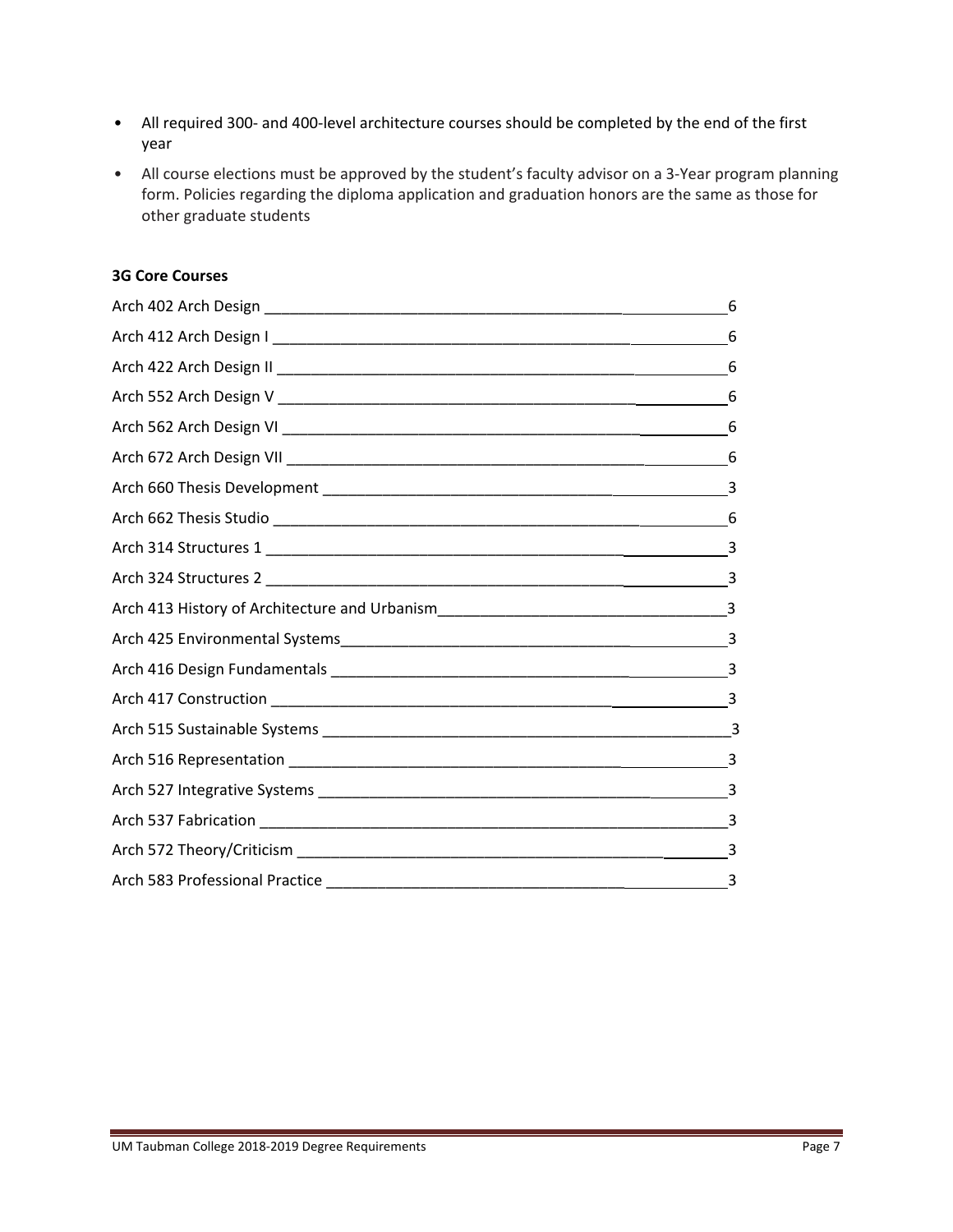# **IC: Master of Science in Architecture Design and Research Degree Requirements**

# **Master of Science in Architecture Design and Research; Concentration: Digital and Material Technologies**

Completion of a minimum of 36 credit hours with a GPA of 3.0 (B) or better. Specifically a student must complete the following in good standing (grade of 'B' or better), NFC (not for credit) or undergrad courses do not count toward the 36 credit hour requirement:

Core Requirements:

- Arch 700 MS Practicum (6 credits)
- Arch 714 MS Proseminar (3 credits)
- Arch 701 Theories in Digital and Material Technologies (3 credits)
- Three required of the four listed: Arch 702 Robotic Engagement (3 credits), Arch 703 Virtual Engagement (3 credits), Arch 707 Material Engagement (3 credits) Arch 708 Systems Engagement (3 credits)
- Arch 739 MS Capstone (6 credits)
- Two courses (6 credits) of 500/600 level elective architecture courses
- Two courses (6 credits) of either elective architecture courses or non‐architecture cognate courses at the graduate level.

# **Master of Science in Architecture Design and Research; Concentration: Design and Health**

Completion of a minimum of 36 credit hours with a GPA of 3.0 (B) or better. Specifically a student must complete the following in good standing (grade of 'B' or better), NFC (not for credit) or undergrad courses do not count toward the 36 credit hour requirement: Core Requirements:

- Arch 700 MS Practicum (6 credits)
- Arch 714 MS Proseminar (3 credits)
- Arch 726 MS Theories in Design Health (3 credits)
- Arch 727 Health: Individual Infrastructures (3 credits)
- Arch 728 Health: Civic Infrastructure (3 credits)
- Arch 739 MS Capstone (6 credits)
- Two courses (6 credits) of 500/600 level elective architecture courses
- Two courses (6 credits) of either elective architecture courses or non-architecture cognate courses at the graduate level.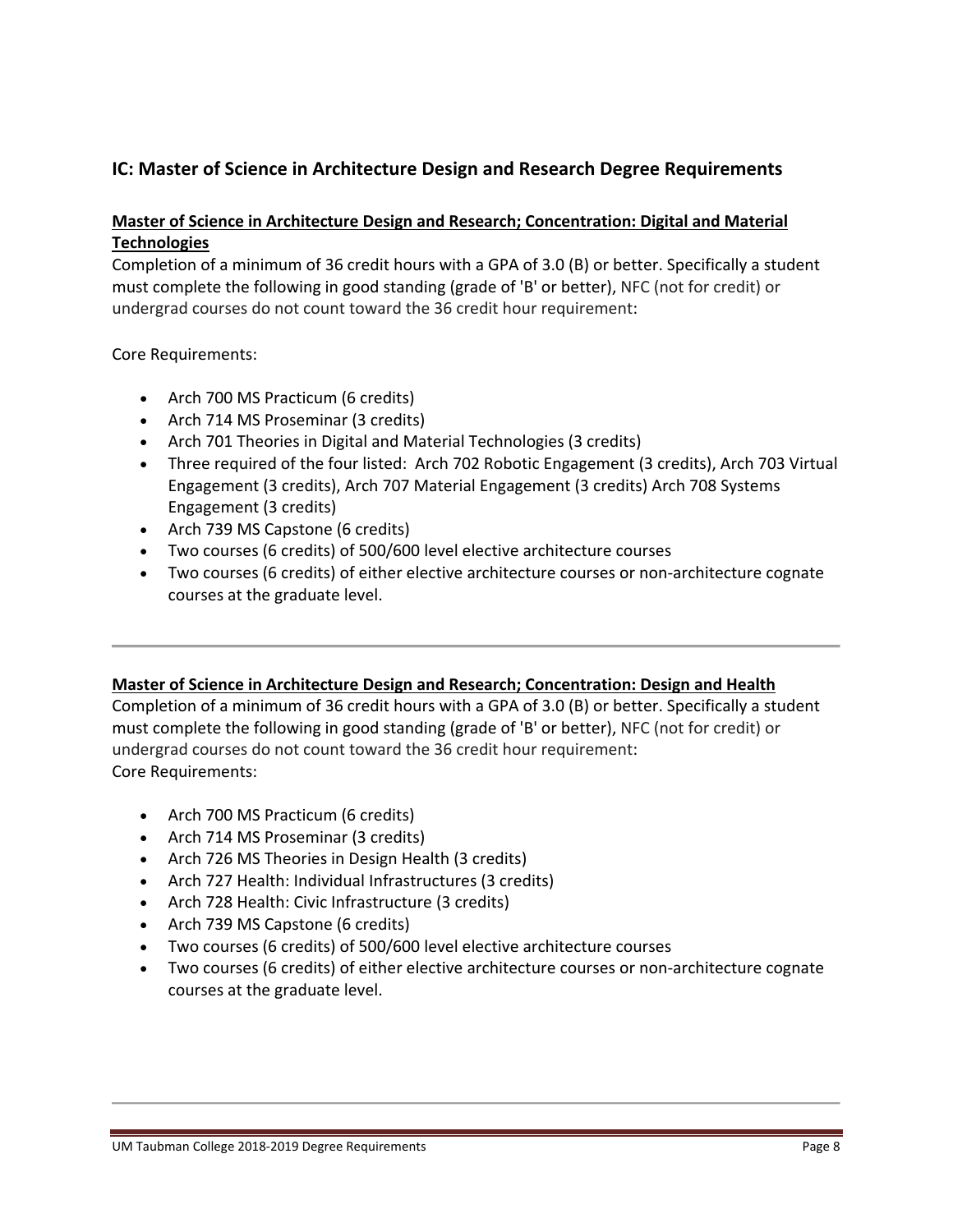# **ID: Ph.D. in Architecture Degree Requirements**

Students who have been offered admission are required to complete a minimum of 40 credit hours of graded course work (including core courses and electives) prior to achieving candidacy. Specifically, students are required to take:

- 1. 13 credit hours of core courses (including 3 credit hours related to the Research Practicum)
- 2. 12 credit hours of letter graded courses in the major specialization area
- 3. 9 credit hours of letter graded courses in the minor specialization area
- 4. 6 credit hours of letter graded elective courses.

All students who anticipate working with quantitative or qualitative data manipulation are required to complete at least 3 credit hours of graded coursework in statistical analyses and/or advanced research methods (beyond the required core course).

Students must complete two consecutive terms of full‐time graduate work in residence beginning in the fall term of their first year so that the core courses may be taken in the required sequence. Students who have been offered special admission will be required to complete additional course work. Rackham requires that graduate‐level cognate courses of four credit hours be satisfactorily completed in a department/program other than the Architecture Program. These courses may be used to satisfy the major or minor requirement and must be approved by the student's major professor. These credit hours are not additional to the 40 required hours. Upon satisfactorily completing all Ph.D. course work, a Ph.D. student is eligible to apply for and be awarded the Master of Science degree.

#### **Ph.D. In Architecture Core Courses**

The core curriculum for the degree consists of courses in the theoretical foundations of architecture, research methods, and seminars relating to the student's major and/or minor specialization areas. For detailed description of these courses see the Course Descriptions section.

Course Credit Hours

| Arch 801 Doctoral Colloquium: Ethics and Doctoral Research                                                                                                        |  |
|-------------------------------------------------------------------------------------------------------------------------------------------------------------------|--|
| Arch 812 Theory in Architectural Research<br>(Ph.D. student in the H/T specialization area can replace 812 with an alternative course designated by the H/T area) |  |
| Arch 813 Research Design and Methods in Architecture<br>Section 001-HT<br>Section 002-BT, DS<br>2.                                                                |  |
| Area Seminar (choose one of three options)<br>Arch 823: Architectural History and Theory<br>Arch 824: Design Studies<br>Arch 825: Building Technology             |  |
| Arch 839 Research Practicum                                                                                                                                       |  |
| <b>TOTAL</b>                                                                                                                                                      |  |

With approval from Doctoral Studies a student may elect to take another 3 hour methods course in lieu of Arch 813.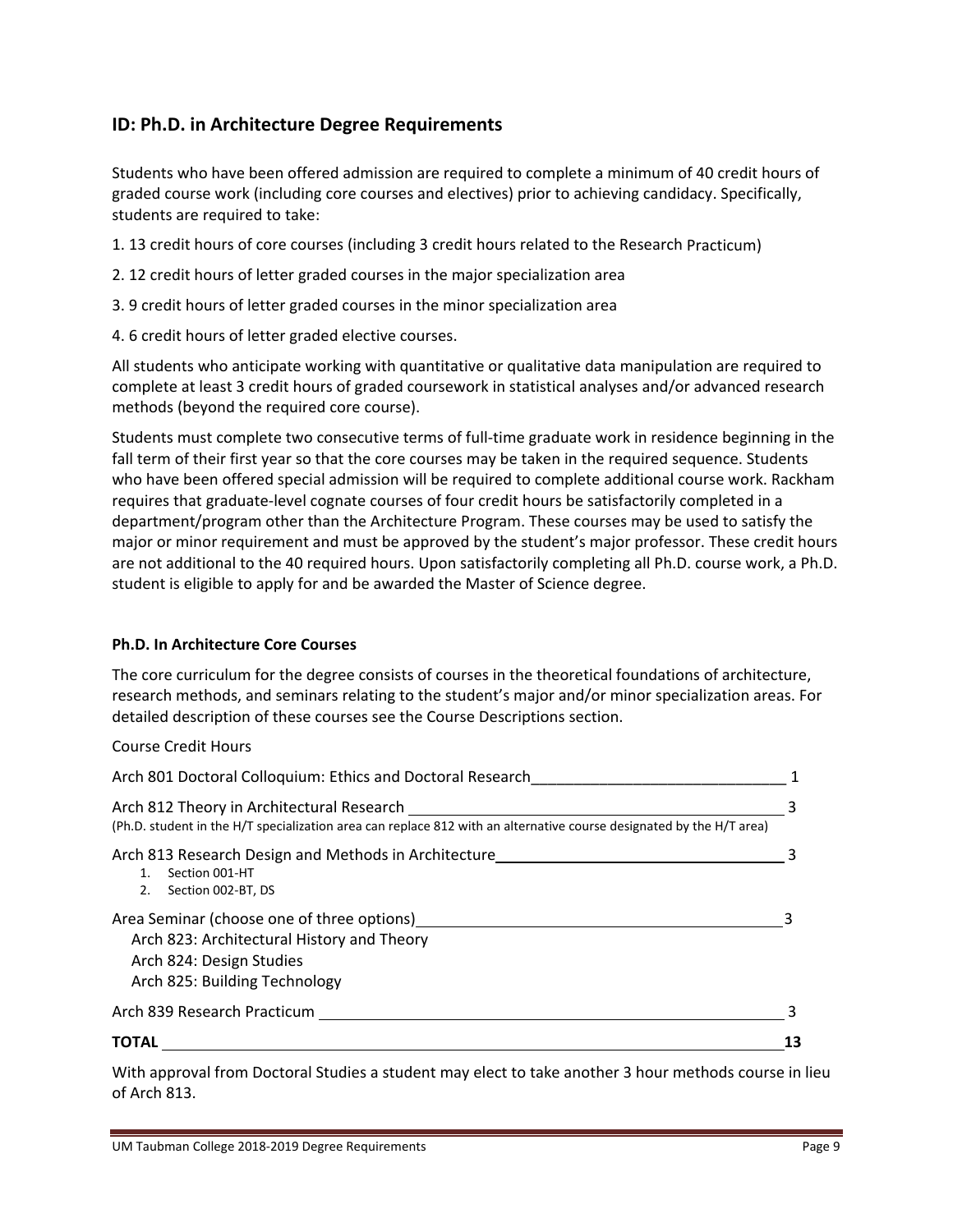# **IE: MASTER OF ARCHITECTURE DUAL DEGREES**

Graduate students enrolled in the 3-Year M.Arch degree must complete all required 300 and 400 level **course work before applying to a dual degree program. Students should see an Academic Advisor in** both schools to discuss an appropriate plan of study. It is the responsibility of the student to follow **the academic policies and procedures of each school.**

# **2‐Year M. Arch/M.U.R.P Degree Requirements**

Students in the joint degree M.Arch/M.U.R.P. degree must complete a minimum of 84 credit hours. Specifically, a student must complete:

- 1. 45 credit hours of 500/600 level architecture courses, including four courses (24 credit hours) of architectural design (Arch 552, Arch 562, Arch 662, Arch 672,) and seven courses (21 credit hours) of specific required architecture courses: (Arch 515 – Sustainable Systems, Arch 516—Architectural Representation, Arch 527 – Integrative Systems, Arch 537 – Fabrication, Arch 572—Architectural Theory and Criticism, Arch 583—Professional Practice, and Arch 660—Thesis Development Seminar)
- 2. 30 credit hours of graduate level urban and regional planning courses, including all "core" course work unless waived by the instructor
- 3. 9 additional cognate/elective courses needed to fulfill the 84 credit hour requirement

In addition, students who lack college‐level economics and statistics must complete acceptable courses in these two degrees. A cumulative GPA of "B" must be earned in each unit and not more than 24 credit hours may be double‐counted toward the two degrees.

Each unit maintains a separate transcript and either degree may be awarded independently, provided the requirements for the single degree have been met.

# **2‐Year M. Arch/M.B.A. Degree Requirements**

Students in the Joint Degree M.Arch/M.B.A. degree must complete a minimum of 90 credit hours, including a minimum of:

#### **60 credit hours in Taubman College (cannot include transfer credit or work experience) including:**

- 24 credit hours of architectural design (Arch 552, Arch 562, Arch 662, and Arch 672)
- Seven courses (21 credit hours) of specific required architecture courses (Arch 515 Sustainable Systems, Arch 516—Architectural Representation, Arch 527 – Integrative Systems, Arch 537 – Fabrication, Arch 572—Architectural Theory and Criticism, Arch 583—Professional Practice, and Arch 660—Thesis Development Seminar)
- 15 credit hours of transferable electives from the Ross School of Business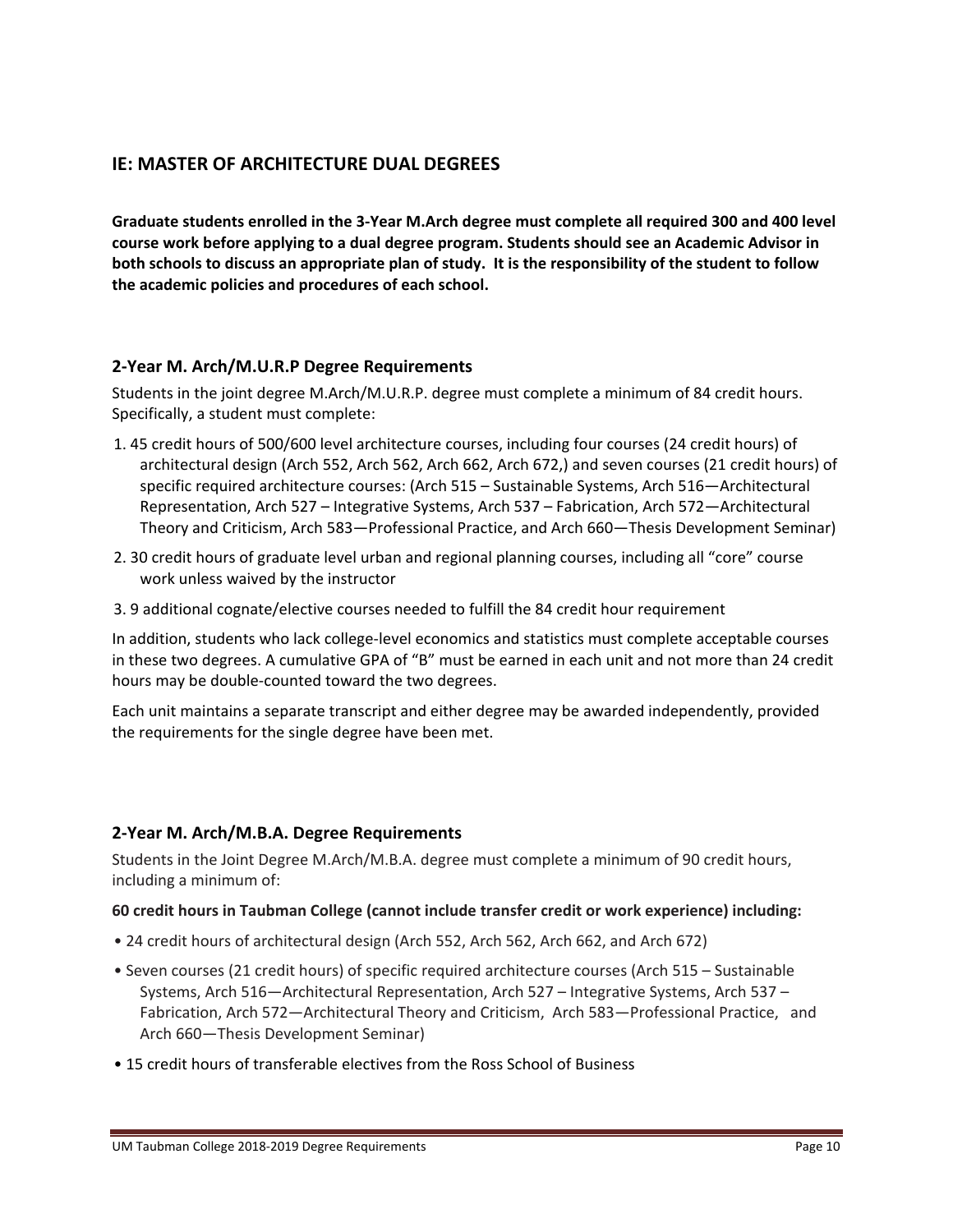#### **57 credit hours in the Ross School of Business, including:**

- 30 credit hour M.B.A. core (no credit is awarded for Business Administration core courses successfully waived; credit must be earned with Business electives
- 15 elective credit hours in Business Administration
- 12 credit hours of transferable electives from Taubman College

#### **2‐Year M. Arch/M.Eng Degree Requirements**

The dual M. Arch/M.Eng degree requires the completion of a minimum of 75 credit hours. Specifically, a student must complete:

- 1. Four courses (24 credit hours) of architectural design (Arch 552, Arch 562, Arch 662, Arch 672);
- 2. Seven courses (21 credit hours) of specific required architecture courses (Arch 515 Sustainable Systems, Arch 516—Architectural Representation, Arch 527 – Integrative Systems, Arch 537 – Fabrication, Arch 572—Architectural Theory and Criticism, Arch 583—Professional Practice, and Arch 660—Thesis Development Seminar)
- 3. Three courses (9 credit hours) selection from 500/600 level Architecture Courses
- 4. 9 credit hours of Construction Engineering "core" courses (CEE 531, CEE 532, and CEE 536)
- 5. 6 credit hours of graduate‐level Construction Engineering courses
- 6. 3 credit hours of a Construction Practice seminar (CEE 530)
- 7. Any additional cognate/elective courses needed to fulfill the 75 credit hours and general requirements of each degree

In addition to the requirements outlined above, students must also complete—by the end of their first year of graduate study—the following courses or approved equivalents: CEE 351 Civil Engineering Materials, CEE 431 Construction Contracting, CEE 432 Construction Engineering, and CEE 445 Engineering Properties of Soils. In order to minimize scheduling problems, students are strongly encouraged to complete these courses prior to entering the dual degree. Note that these four courses, as well as other 300 and 400 level courses, will not be recognized for graduate credit within the 30 credit hours required for the M.Eng degree.

A cumulative GPA of "B" must be earned in each unit and no more than 15 credit hours may be double‐ counted toward the two degrees. Each unit maintains a separate transcript and either degree may be awarded independently, provided the requirements for the single degree have been met.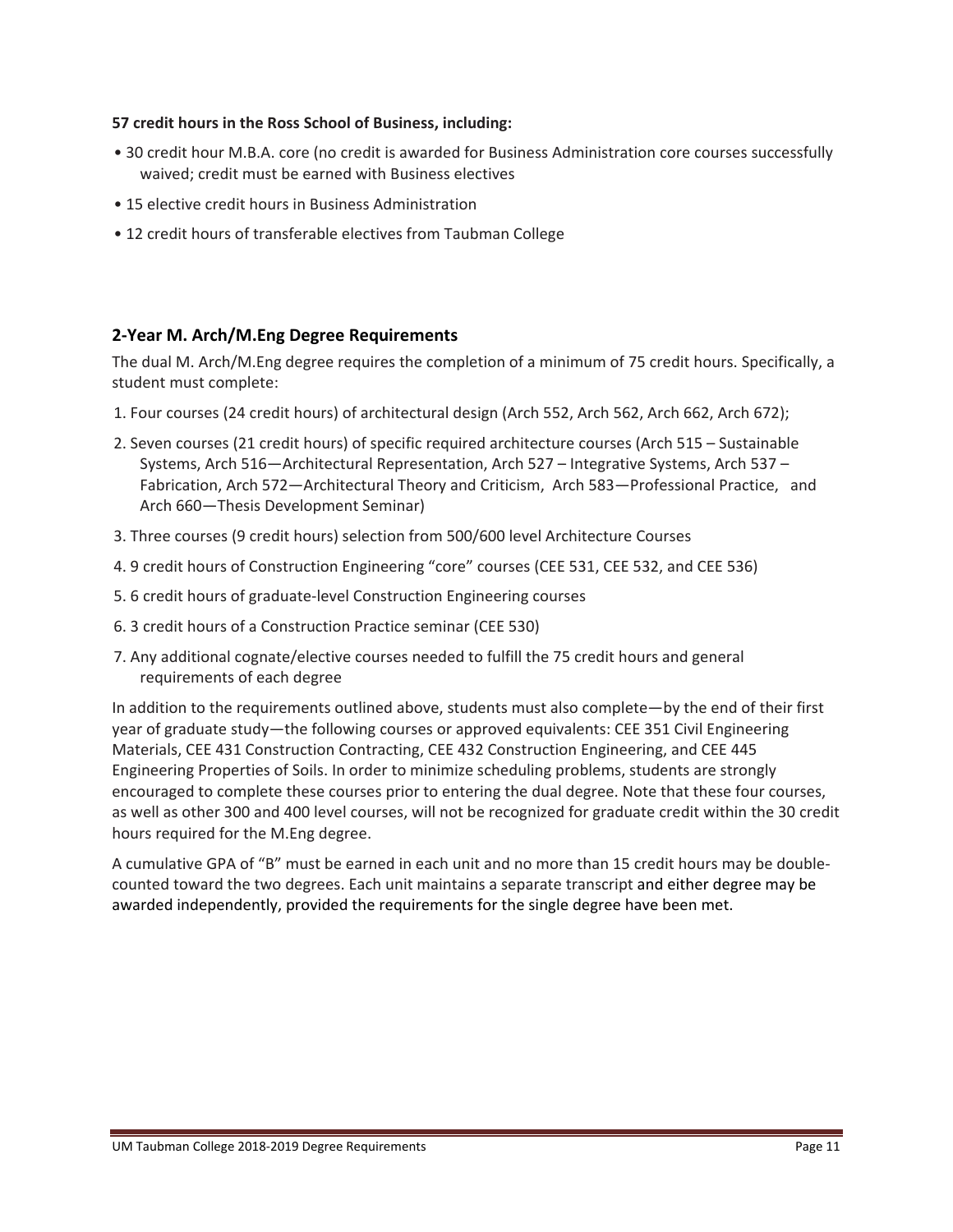# **SECTION II: URBAN DESIGN DEGREES**

# **IIA: MASTER OF URBAN DESIGN (MUD)**

# **Master of Urban Design Degree Requirements**

The M.U.D. Degree requires 45 academic credits. The program is 1 and ½ years in length consisting of 3 full terms (year 1 fall and winter terms, year 2 fall term only).

#### **Master of Urban Design Core Courses**

|                                                                                    | 6 |
|------------------------------------------------------------------------------------|---|
| $\frac{1}{\sqrt{1-\frac{1}{2}}}\left  \begin{array}{c} 6 \end{array} \right $      |   |
| $\frac{1}{\sqrt{1-\frac{1}{2}}}\qquad 6$                                           |   |
|                                                                                    |   |
|                                                                                    |   |
|                                                                                    |   |
|                                                                                    |   |
| UD 717 The and Urban Design: History, Movements, Policies and Outcomes___________3 |   |
|                                                                                    |   |
|                                                                                    |   |
| $\overline{\phantom{a}}$ 6                                                         |   |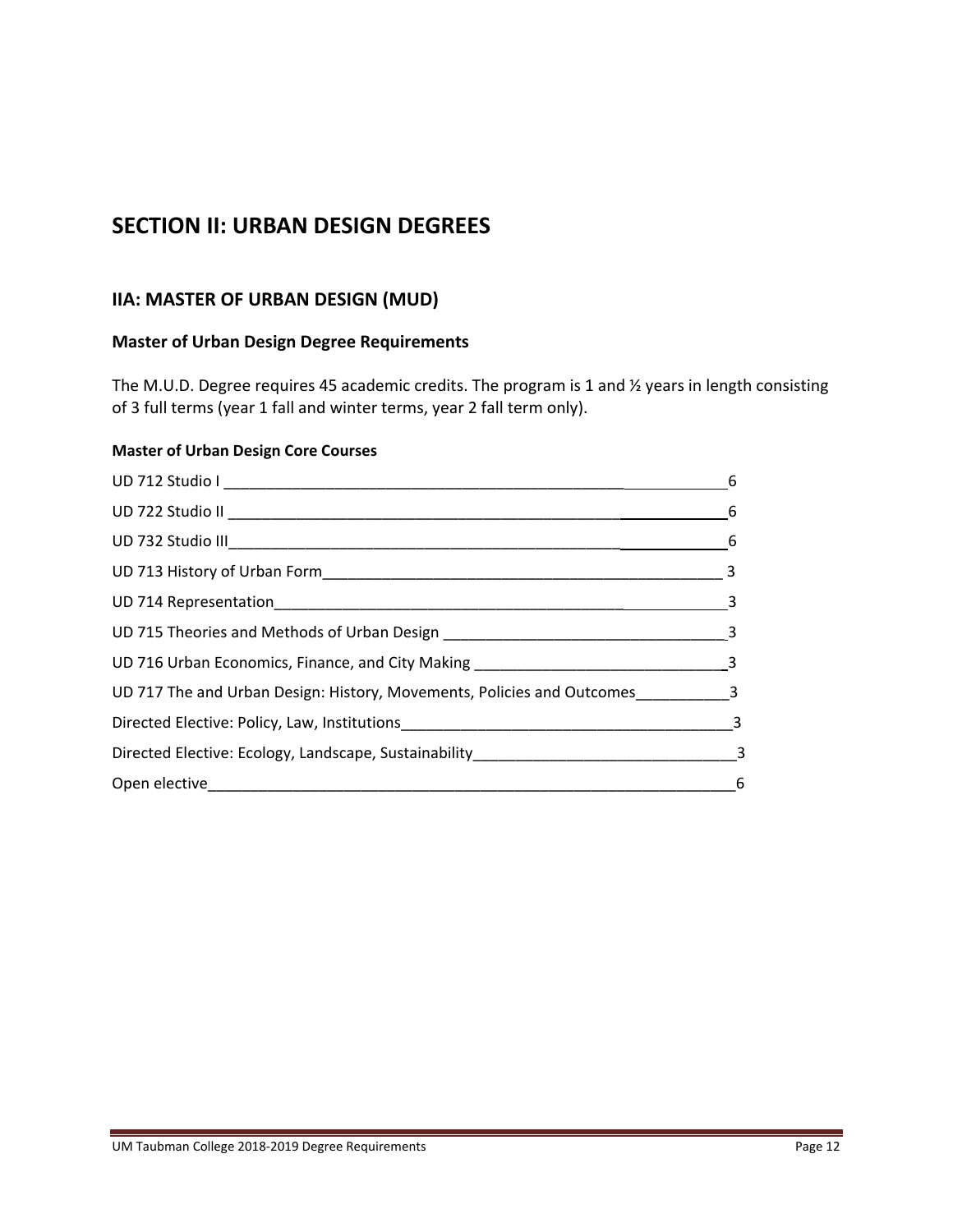# **SECTION III: URBAN and REGIONAL PLANNING DEGREES**

# **IIIA: MASTER OF URBAN and REGIONAL PLANNING (MURP)**

#### **Master of Urban and Regional Planning Degree Requirements**

In order to obtain the Master of Urban and Regional Planning degree, a student must fulfill the following requirements:

1. The student must complete a minimum of 48 approved credit hours, of which:

- a) a minimum of 30 hours must be in graduate‐level urban and regional planning courses; and
- b) no more than eight hours may be counted from among individual study‐type courses (i.e., URP 601, 602, 612, or 613).

2. The student must complete all "core" courses, unless waived by the faculty member who teaches a specific core course.

3. Each student must complete a course in economics (URP 509) and a course in statistics (URP 504) if these were not taken as an undergraduate.

4. Each student completes a concentration that normally includes at least three courses.

Each student must earn an overall grade point average of "B" (3.0) or better while enrolled in the degree.

Incoming students are assigned a faculty advisor with whom programs of study, course alternatives, concentration choices, and career objectives are explored. The counseling procedure within the degree varies according to the individual student's needs and his or her evolution through the four terms of study.

All students develop a written study plan using the "Degree Requirements Checklist." This study plan should be reconsidered and revised by the student with the approval of the advisor each term. The checklist will be maintained in the student's file and serve as the official record of a student's progress toward degree requirements. Keeping the form up to date helps to ensure that degree requirements are met in a timely fashion. Students complete a concentration declaration form during their second full semester in the degree; the concentration advisor should approve a student's concentration plan on the Degree Requirements Checklist before the end of the third semester.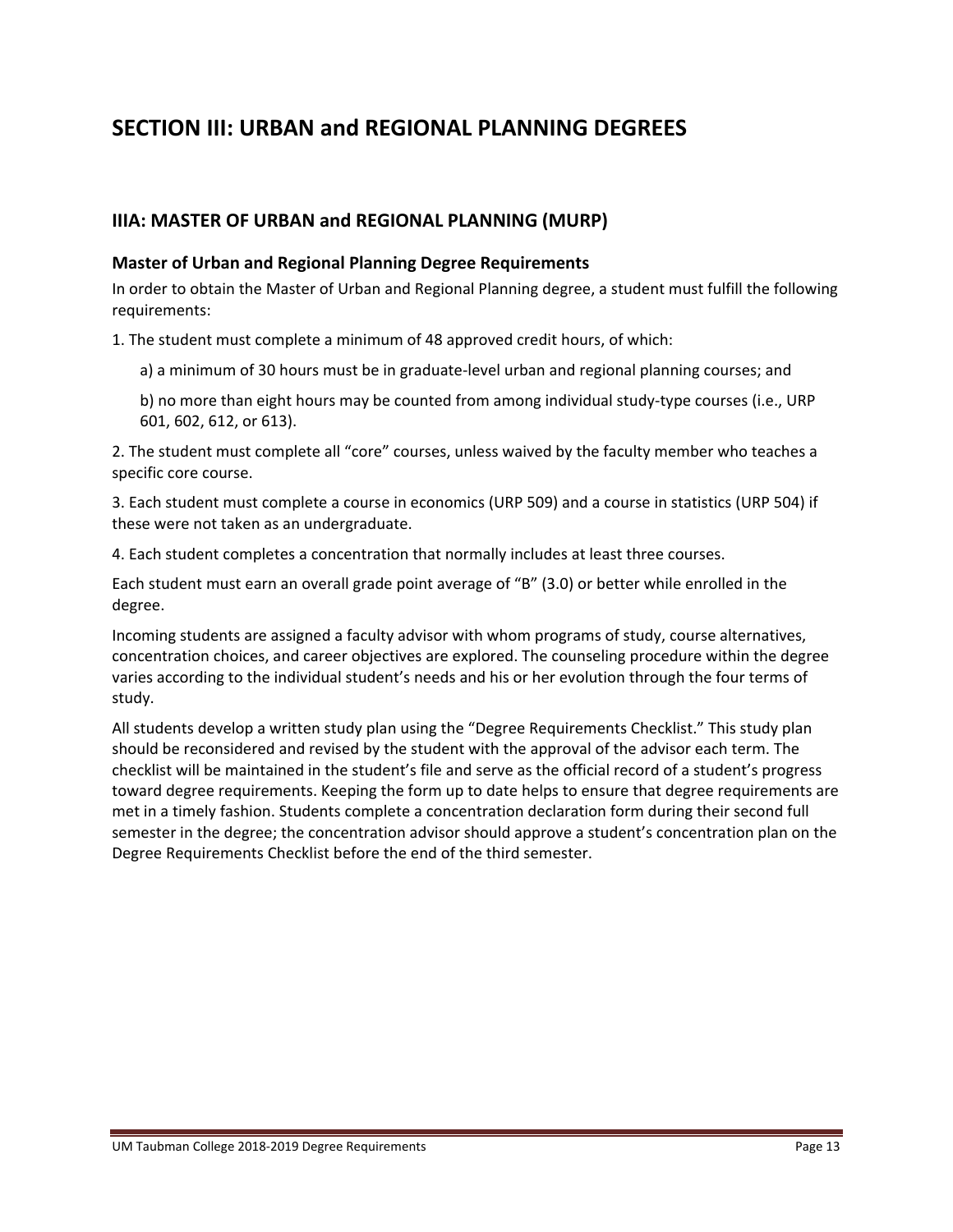#### **M.U.R.P. Core Courses**

Generally, students take the majority of their courses during the first year from among the offerings of the Urban and Regional Planning Program. A series of "core" courses serve to give the student a broad‐ based knowledge of planning. These classes deal with urban planning analysis, history and theory, professional practice, and the social, economic, political, legal, and physical aspects of urban and regional planning. If a student already possesses an acceptable level of competence in an area covered by a core course, an elective may be substituted. The determination as to whether or not a student possesses an acceptable level of competence will be made by the respective instructor in a core course in consultation with the student, his or her advisor, and the chair. All changes must be noted on the "Degree Requirements Checklist." The "core" courses required of master of urban planning students are as follows:

| <b>Course Number/Title</b>                                                                                      | <b>Credit Hours</b> |
|-----------------------------------------------------------------------------------------------------------------|---------------------|
| URP 504 Introduction to Statistics*                                                                             |                     |
|                                                                                                                 | 3                   |
| URP 505 Planning Methods Qualitative Focus                                                                      |                     |
| or URP 506 Planning Methods Quantitative Focus _________________________________                                |                     |
|                                                                                                                 |                     |
|                                                                                                                 |                     |
| URP 509 Public Economics for Urban Planning**                                                                   |                     |
|                                                                                                                 |                     |
| URP 502 U.S. Planning Institutions and Law                                                                      |                     |
| or URP 503 Comparative Planning Institutions and Law Management Compared to the Management Comparative Planning | 3                   |
| URP 500 Planning Theory and History (Policy Planning Emphasis)                                                  |                     |
| or URP 501 Planning Theory and History (Physical Planning and Design Emphasis) ____________________3            |                     |
|                                                                                                                 |                     |
|                                                                                                                 | 6                   |
| or URP 601/602 Planning Thesis/Professional Project                                                             |                     |

\* Or a statistics course taken prior to program entry.

\*\* Or a microeconomics course taken prior to program entry.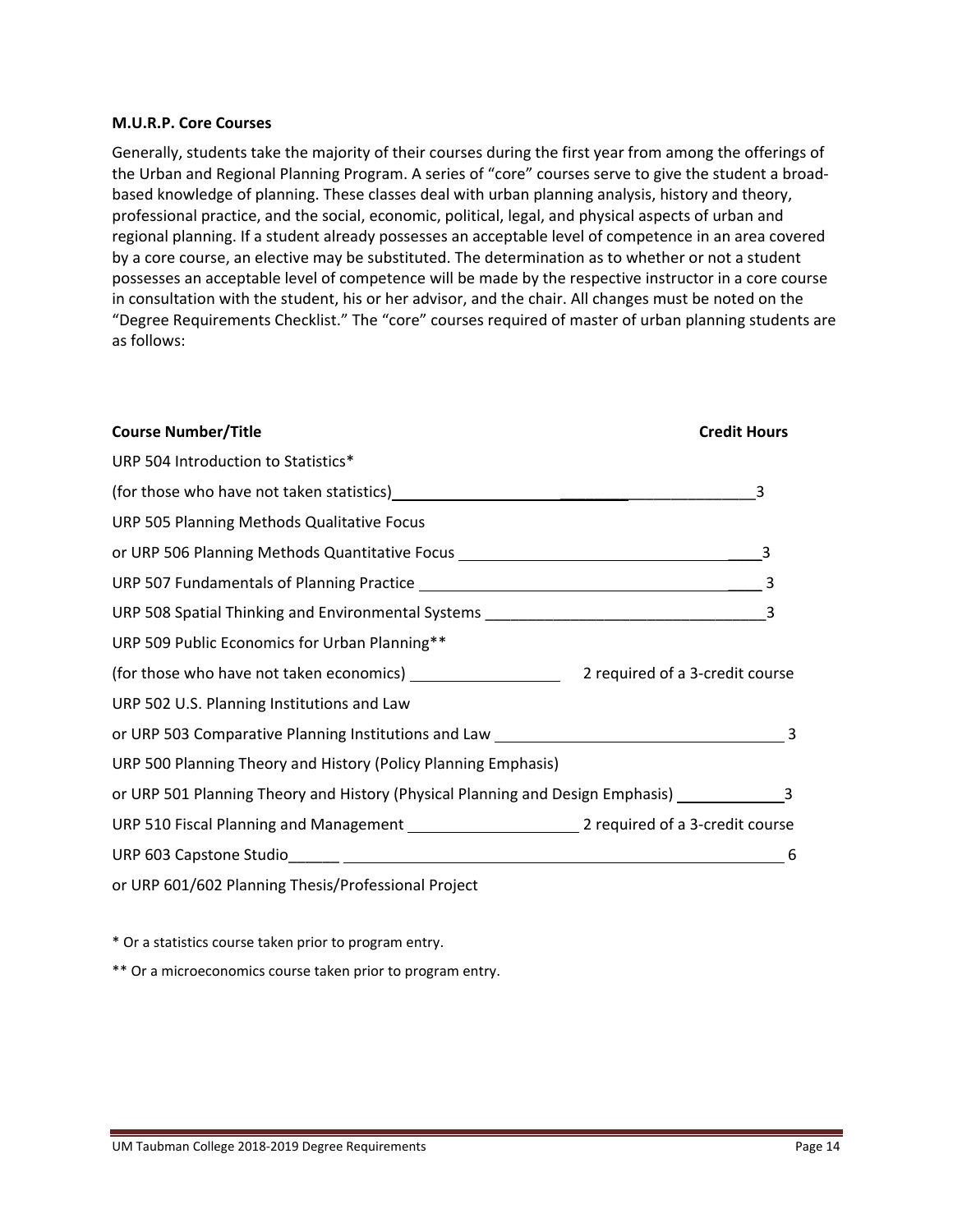# **IIIB: MASTER OF URBAN and REGIONAL PLANNING FORMALLY STRUCTURED DUAL DEGREES**

Students should see an Academic Advisor in both schools to discuss an appropriate plan of study. It is **the responsibility of the student to follow the academic policies and procedures of each school.**

# **M.U.R.P./M.Arch Degree Requirements**

The dual M.Arch/M.U.R.P. degree requires the completion of a minimum of 84 credit hours. Specifically, a student must complete:

- 1. 24 credit hours of architectural design courses (Arch 552, Arch 562, Arch 672, Arch 662).
- 2. Seven courses (21 credit hours) of specific required architecture courses (Arch 515 Sustainable Systems, Arch 516—Architectural Representation, Arch 527 – Integrative Systems, Arch 537 – Fabrication, Arch 572—Architectural Theory and Criticism, Arch 583—Professional Practice, and Arch 660—Thesis Development Seminar) Three courses (9 credit hours) of 500/600 level elective architecture courses
- 3. 30 credit hours of graduate level urban and regional planning courses, including all "core" course work unless waived by the instructor.
- 4. 9 additional cognate/elective courses needed to fulfill the 84 credit hour requirement

Any additional cognate/elective courses needed to fulfill the 84 credit hour requirement. In addition, students who lack college‐level economics or statistics must complete acceptable courses in these two areas. These may be counted toward the 30 credit hours of graduate‐level urban and regional planning courses, provided they are taken for graduate credit in urban planning. A cumulative GPA of "B" must be earned in each unit and 24 credit hours may be double‐counted toward the two degrees. Each unit maintains a separate transcript, and either degree may be awarded independently, provided the requirements for the single degree have been met.

# **M.U.R.P./M.B.A. Degree Requirements**

The dual degree is an 84‐credit‐hour degree that can be completed in three years. This combines the two‐year, 48‐credit‐hour master of urban and regional planning with the two‐year, 57‐credit‐ hour master of business administration. Each student must take at least 45 credits of Business School courses and at least 30 credits of urban and regional planning courses with an additional 9 credits registered for in either degree. Students must meet the requirements of both degrees. Total credit hours needed  $30 + 45 + 9 = 84$ . Both schools must agree to admission of a student to the dual degree.

# **Coordinated Requirements**

Students are encouraged to take electives that address their specific interests in combining the two degrees. Here are some examples: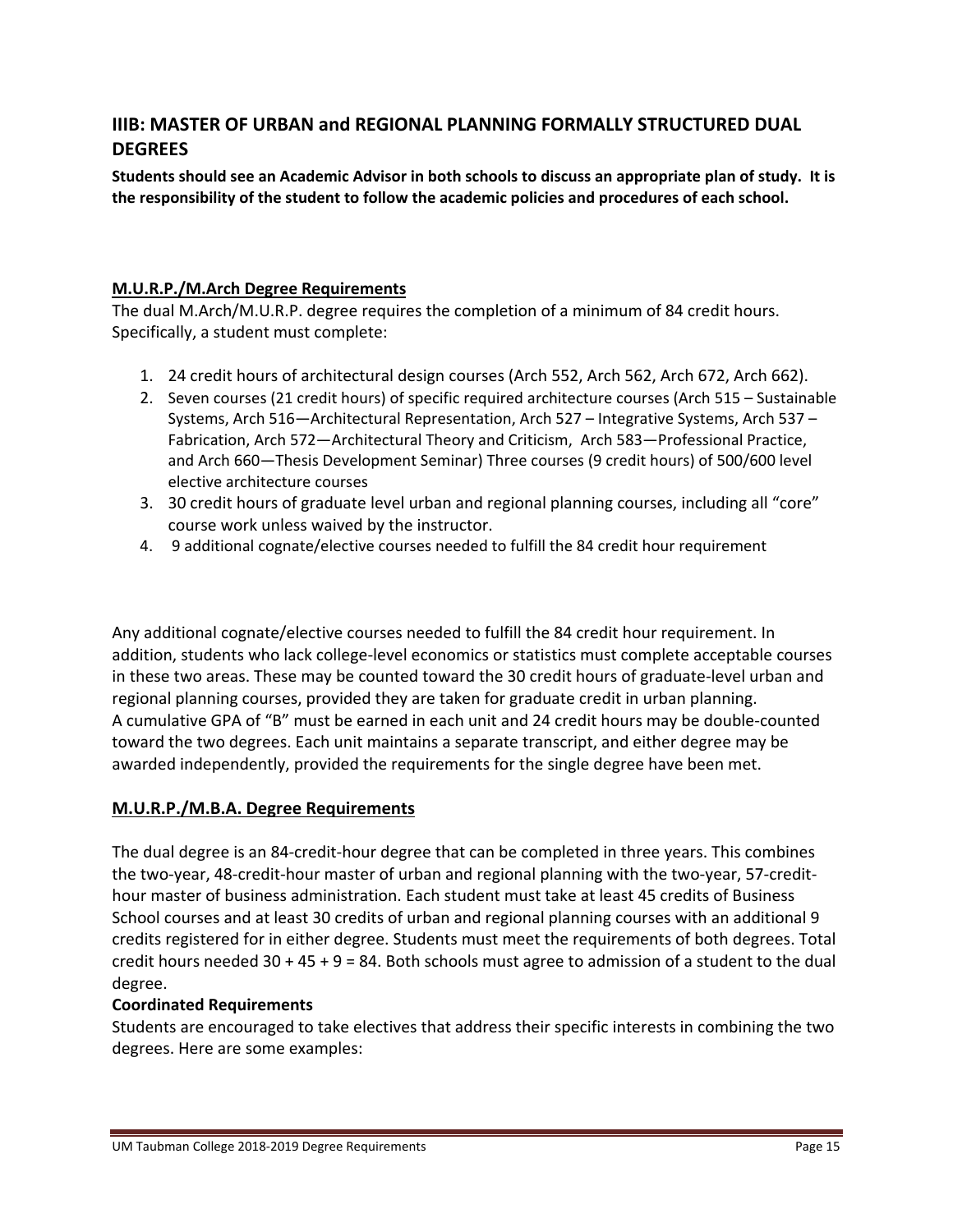- 1. A student interested in urban real estate development may elect a set of urban real estate development or finance courses. These include:
	- o An introductory course in real estate
	- o A course on the planner as developer
	- o Urban and regional development
	- o Real estate finance
	- o Real estate law

A course focused on a real estate project, such as the capstone course in urban planning, may meet the requirement in Planning for an integrative, practice‐oriented experience.

- 1. A student interested in management of urban operations may elect a series of courses in a topic of interest in urban management. These might include:
	- $\circ$  The series of Planning concentration courses in transportation (for interest in public transit agencies), the series of Planning concentration courses in housing, community, and economic development (for interest in public housing), and so forth.
	- o Courses in public and nonprofit management in the Business School.
- 2. A student interested in urban revitalization through economic development may elect a series of courses that bring the public and private perspectives on economic development together. These could include:
	- $\circ$  The series of courses in economic development in Planning (see the concentration in housing, community, and economic development planning).
	- o Urban entrepreneurship in the Business School
	- o Business plans and entrepreneurship in the Business School

# **M.U.R.P./J.D. Degree Requirements**

# **Basic Requirements for the M.U.R.P.**

• The M.U.R.P. degree requires a minimum of 48 credit hours, including core courses. Students must earn a minimum of 33 credit hours toward the MURP, 30 of which must come from URP courses

• Fifteen (15) credit hours may be satisfied by appropriate courses taken in the Law School.

# **Basic Requirements for the J.D.**

• Students entering the Law School must complete the required first‐year law curriculum.

• Students admitted to the Law School must earn a minimum of 82 credits toward the J.D., at least 70 of which must be earned in Law School courses.

• Law students are required to complete a course in professional responsibility, translational law, and an upper‐class writing requirement.

• Twelve (12) credit hours may be taken from the satisfaction of requirements for the M.U.R.P. **Coordinated Requirements**

Applicants must gain separate and independent admission to both schools. Applicants should contact the Law School Admissions and Taubman College of Architecture and Urban Planning offices for application and admission information. The applicant's LSAT score may be used in place of the GRE.\*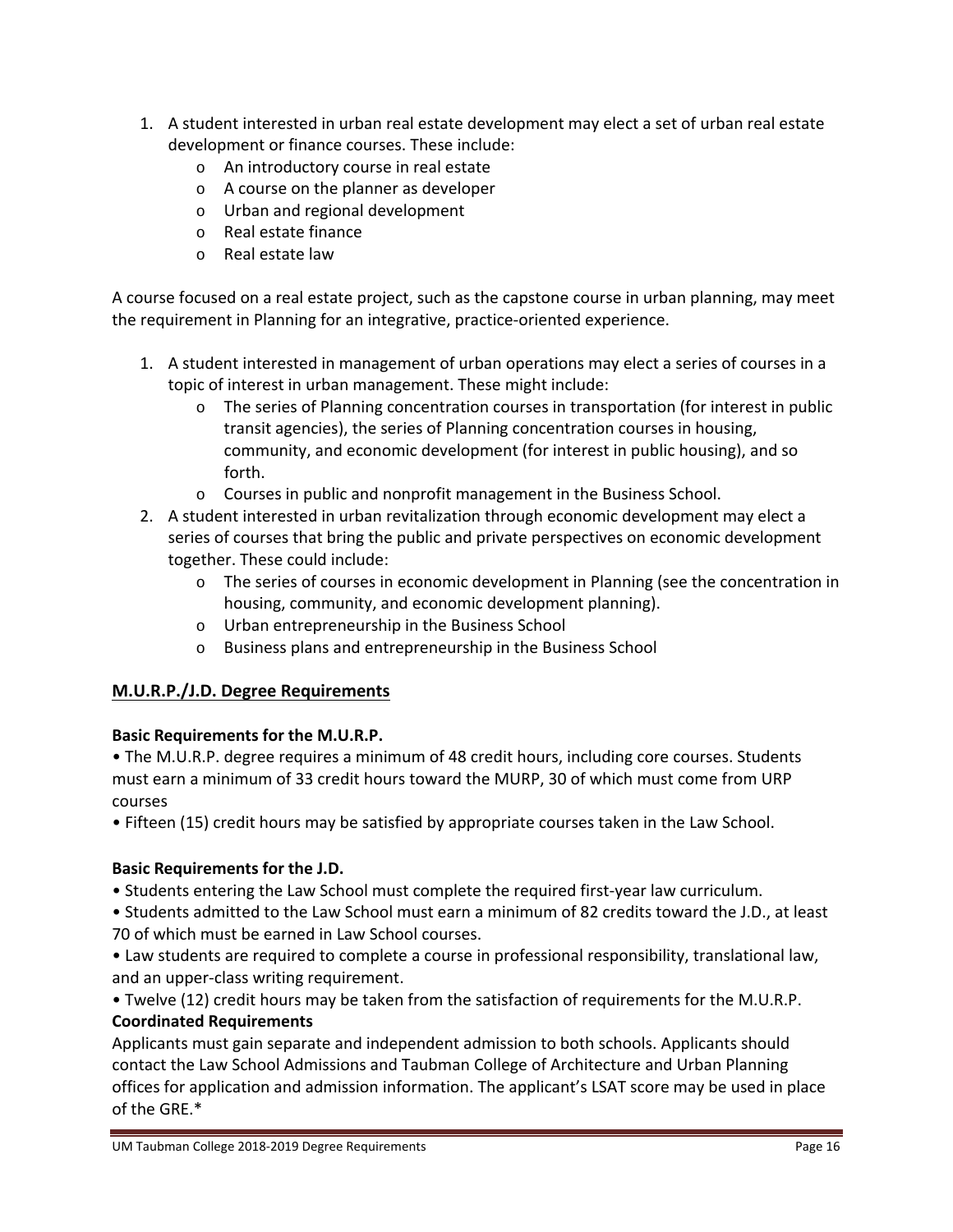Students must satisfy the degree requirements of each school and should consult with advisors in each school for the precise graduation requirements for each degree and for information about course offerings. Students should not expect any Law School courses beyond first‐year courses to be offered in the summer term. Students will not receive credit toward the J.D. for non-law coursework taken prior to matriculation at the Law School. Students should consult with the advisor at the companion school concerning credit toward the M.U.R.P. for Law coursework. During the third and fourth years of the degree, students are permitted to elect courses in both schools. Students generally are not restricted in their selection in each school beyond the first year in Law School and the core curriculum in the Urban and Regional Planning Program. Tuition will be assessed at either the Law School or the Graduate School rate, whichever is higher, when courses toward both degrees are taken in one term.

At the beginning of their final year of study in the combined degree, students should consult with their Taubman College Registrar and the Law School Registrar regarding forms that need to be completed prior to graduation. Also at the same time, students should submit a Dual/Joint Degree Election Form at (http://www/rackham.umich.edu/downloads/oard/forms /dualjoint6010.pdf) for approval from both the Law School and Taubman College of Architecture and Urban Planning. The combined degree is not open to those who have already earned either the J.D. or the M.U.R.P. Students who are registered in the first or second year at the Law School or the first year of the Urban and Regional Planning Program may apply for admission to the dual degree.

# **M.U.R.P./M.S. (SNRE) Degree Requirements**

The regular MS degree in SNRE is a two-year 42 credit hour degree, while the MURP degree in URP is a two‐year 48 credit hour degree. The dual degree is a 75‐credit hour degree designed for completion normally in 3 years (i.e., six full‐time semesters of study, averaging 12.5 credit hours per semester).

For the dual degree, students take the required 42 credit hours in SNRE and 48 credit hours in URP with 15 credits double counted. This adheres to Rackham double counting requirements. In completing this coursework, students must accumulate a minimum of 30 UP credit hours and 25 NRE credit hours. Finally, students must complete all of the core required courses and the "concentration" (URP) or "field of study" (NRE) required courses for each of the two degrees. Core or concentration/field of study required courses may include courses that double count for the two degrees, depending on the particulars of a given student's program of study, as long as the total credit hour requirements are met. In URP, dual degree students usually choose a concentration in land use and environmental planning, physical planning and design, or housing, community and economic development, although they are not limited to those concentrations. Similarly, dual degree students in SNRE have typically chosen the sustainable systems or environmental policy and planning fields of study, although they are not limited to those fields of study.

# **Coordinated Requirements**:

Both degrees require an integrative, applied experience beyond traditional classroom instruction: In SNRE this is the opus requirement (typically a MS thesis or group Project) while in URP this is an integrative field experience. Allowing students to complete one, or the other, of these capstone requirements is a key part of the dual degree that makes its completion in three years feasible. The opus requirement for SNRE (NRE 700/701) may satisfy the integrative field experience requirement for URP (URP 603 or 601/602), if the student has satisfied the first-year core degree requirements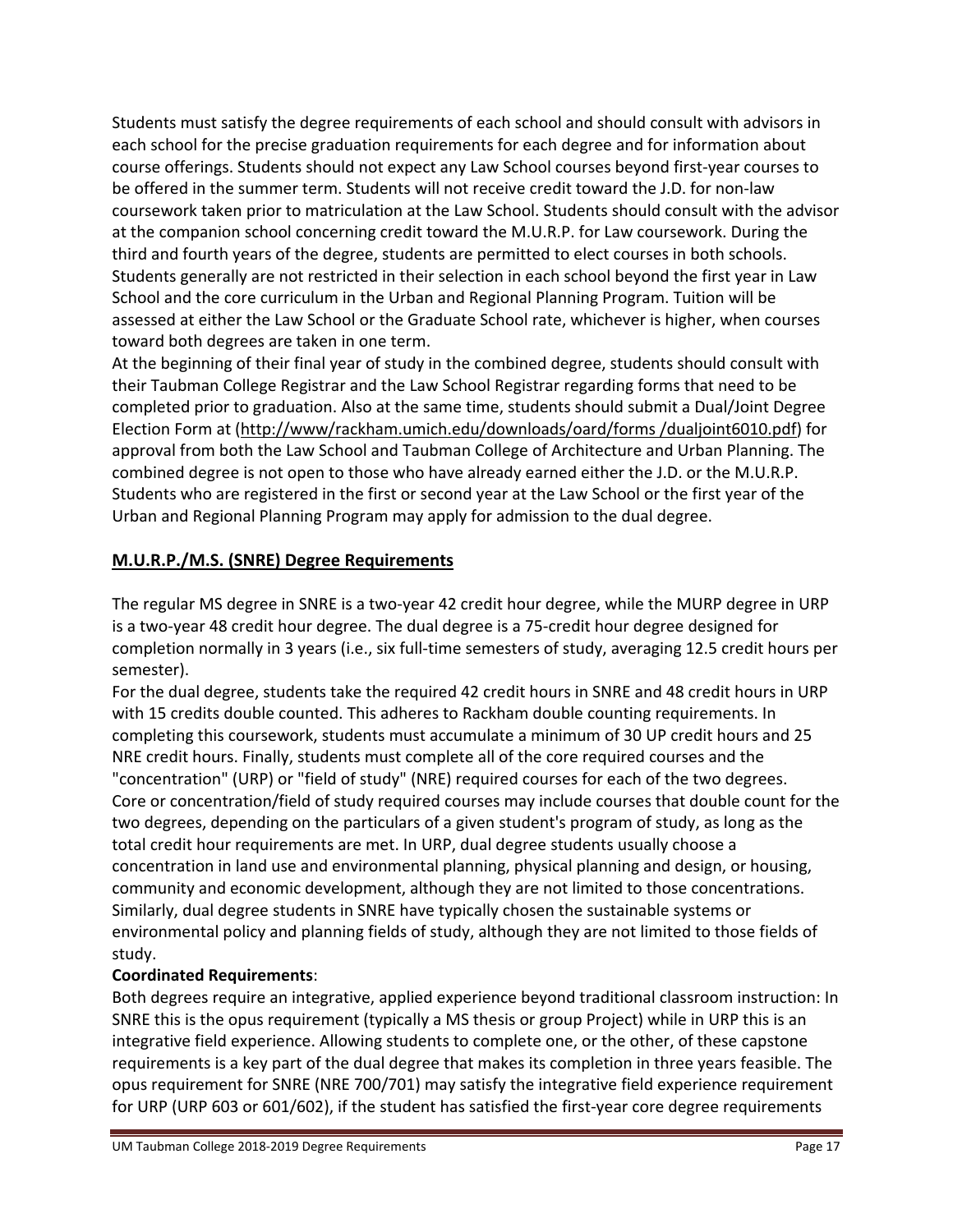for URP (URP 504, 505 or 506, 507, 509, 502 or 503, and 500 or 501) before undertaking the opus and if the opus project addresses a planning-related topic. Conversely, the integrative field experience requirement for URP may satisfy the opus requirement for SNRE if the student has satisfied the core degree requirements for SNRE (NRE 509, 510, and 580) before undertaking the integrative field experience project and if the integrative field experience project addresses an environmentally related topic.

For the purposes of this dual degree, the following pairs of courses are recognized as interchangeable, satisfying degree requirements for both degrees: URP 504 (Statistics – 3 CH) and NRE 538 (Natural Resource Statistics – 4 CH); URP 509 (Public Economics – 3 CH) and NRE 570 (Microeconomics for Nat Res Applications – 3CH); and URP 520 (Introduction to GIS – 3 CH) and NRE 531 (Principles of GIS – 4 CH).

# **IIIC: MASTER OF URBAN and REGIONAL PLANNING STUDENT INITIATED DUAL DEGREES**

# **M.U.R.P./M.S.W. Degree Requirements**

The M.U.R.P./M.S.W. is a 90-credit-hour degree designed for completion in 2-1/2 to 3 years. Students take 60 credit hours in Social Work, 48 credit hours in Urban and Regional Planning; 18 of which may double-count toward both degrees. Students meet the specific requirements of each degree. In Social Work, students usually major in community organization and also concentrate in a substantive policy or service field. Human behavior and social environment courses emphasize community structure, organizational processes, and related areas. In Urban and Regional Planning, students usually choose to concentrate in housing, community, and economic development or international development. Students often take courses in non‐profit and public management and take advantage of seminars and workshops offered through the University's Non‐Profit and Public Management Center.

# **M.U.R.P./M.L.A Degree Requirements**

The M.L.A./M.U.R.P. degree is a 70 credit hour degree that can be completed in 3‐1/2 to 4 years. The M.U.R.P. requires 48 credits (with 30 of these in urban planning courses); the M.L.A. requires 36 credits. Fourteen of these can be double counted. M.L.A. students take approximately 29 credits of prerequisites early in their degree; these do not count toward the 36 credit total for the M.L.A. degree; that is the degree and its prerequisites ordinarily comprise about 65 credits. A student in the dual degree must meet the requirements of both degrees.

In urban and regional planning, students often choose a concentration in physical planning and urban design, land use and environmental planning, or housing, community and economic development. In landscape architecture, students proceed through a structured sequence of studios and complementary support courses, while taking advantage of elective courses in the School of Natural Resources and Environment.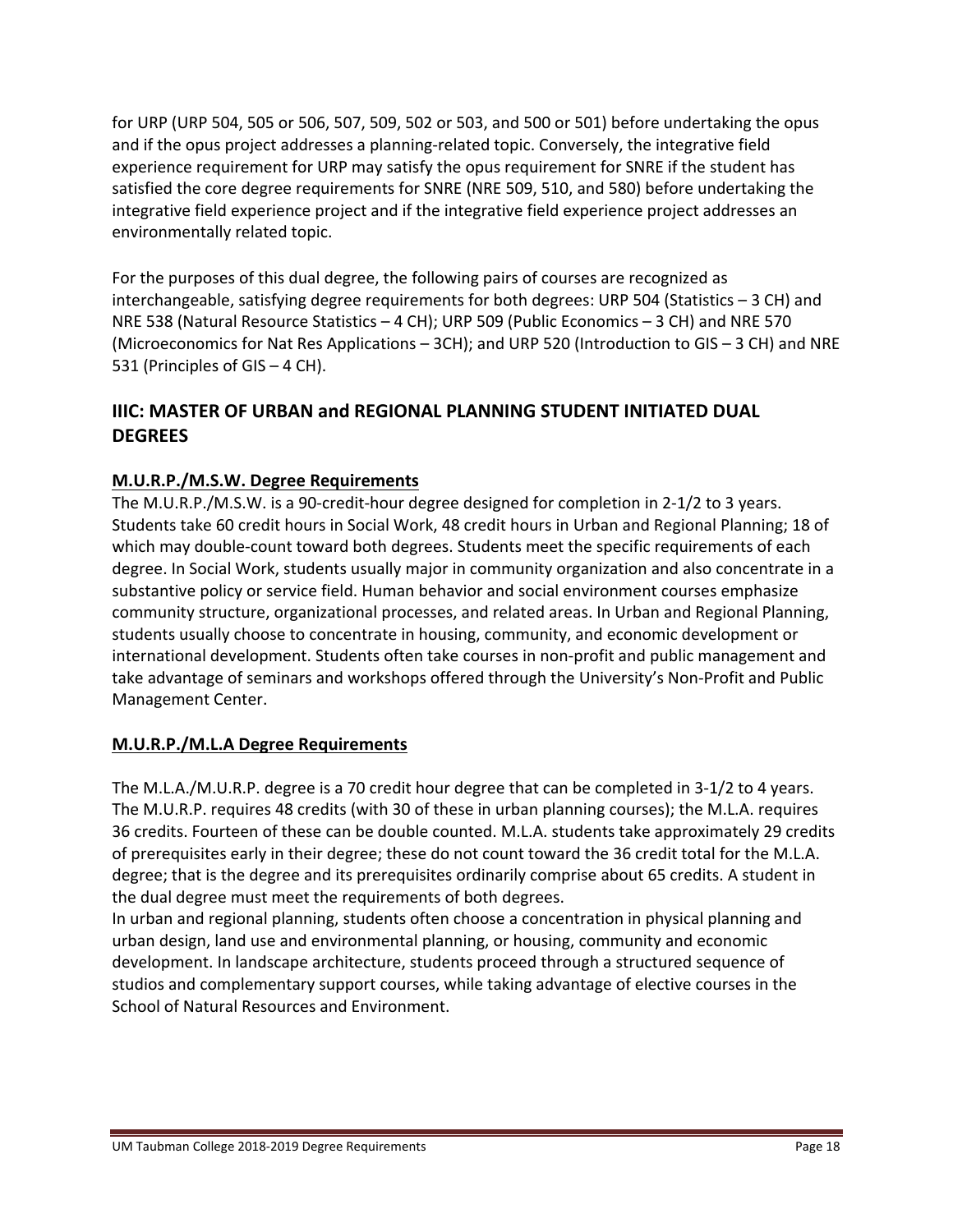# **M.U.R.P./M.P.P. Degree Requirements**

The M.U.R.P./M.P.P. degree is an 80 credit hour degree that can be completed within three years. The M.P.P. and the M.U.R.P. each require 48 credits; 16 credits may be double‐counted, according to the Rackham guidelines, but students should check with the Ford School before assuming that a given course may be double‐counted toward the M.P.P. Students meet the specific requirements of both degrees. In Urban and Regional Planning, students usually choose a concentration in transportation or housing, community and economic development. In Public Policy, a student's concentration is the area of the dual degree, Urban and Regional Planning. Students take required courses in statistics and math, economics, the political environment for policy, cost‐benefit analysis, public management, ethics, and a policy exercise. Students normally enroll nearly full time in one school one year and nearly full time in the second school the second year. They usually combine courses from both schools in the third year.

# **M.U.R.P./M.P.H. Degree Requirements**

The M.U.R.P./M.P.H. is a 90 credit hour degree for students without relevant health education experience or advanced degrees. Students take 60 credits for the M.P.H. and 48 credits for the M.U.R.P. Eighteen of these credits may be counted in both degrees. Students take at least 30 credits in the Urban and Regional Planning Program. Students normally complete the dual degree in three years of full‐time study.

# **IIID: Graduate Certificate in Real Estate Development**

The Graduate Certificate in Real Estate Development is an interdisciplinary field. Therefore, courses for the certificate come from the University of Michigan's Business, Law, Urban and Regional Planning, Natural Resources and Environment, Landscape Architecture, Architecture, Urban Design, and Engineering Schools. Students are eligible to apply either as (1) a University of Michigan graduate student or (2) as a real estate professional on a stand‐alone, certificate‐only, basis. Applicants have to be a graduate of an accredited four‐year college or university. We welcome applications from real estate professionals in the Detroit metropolitan area who are not currently enrolled at UM. Most of our UM graduate students are enrolled in urban planning, business, law, urban design, architecture, public policy, natural resources, and social work.

Certificate students must complete a total of 17 credit hours. Enrollment will be limited to 60 students at any one time.

# **Course Requirements**

Students are encouraged but not required to have completed a course in microeconomics before beginning the certificate. Students will complete the following requirements (see courses page for specific course offerings):

A 7.5 credit real estate‐oriented MAP project is eligible for double‐counting two of the required 3 credit courses.

An introductory real estate development overview course. The aim of these courses is to give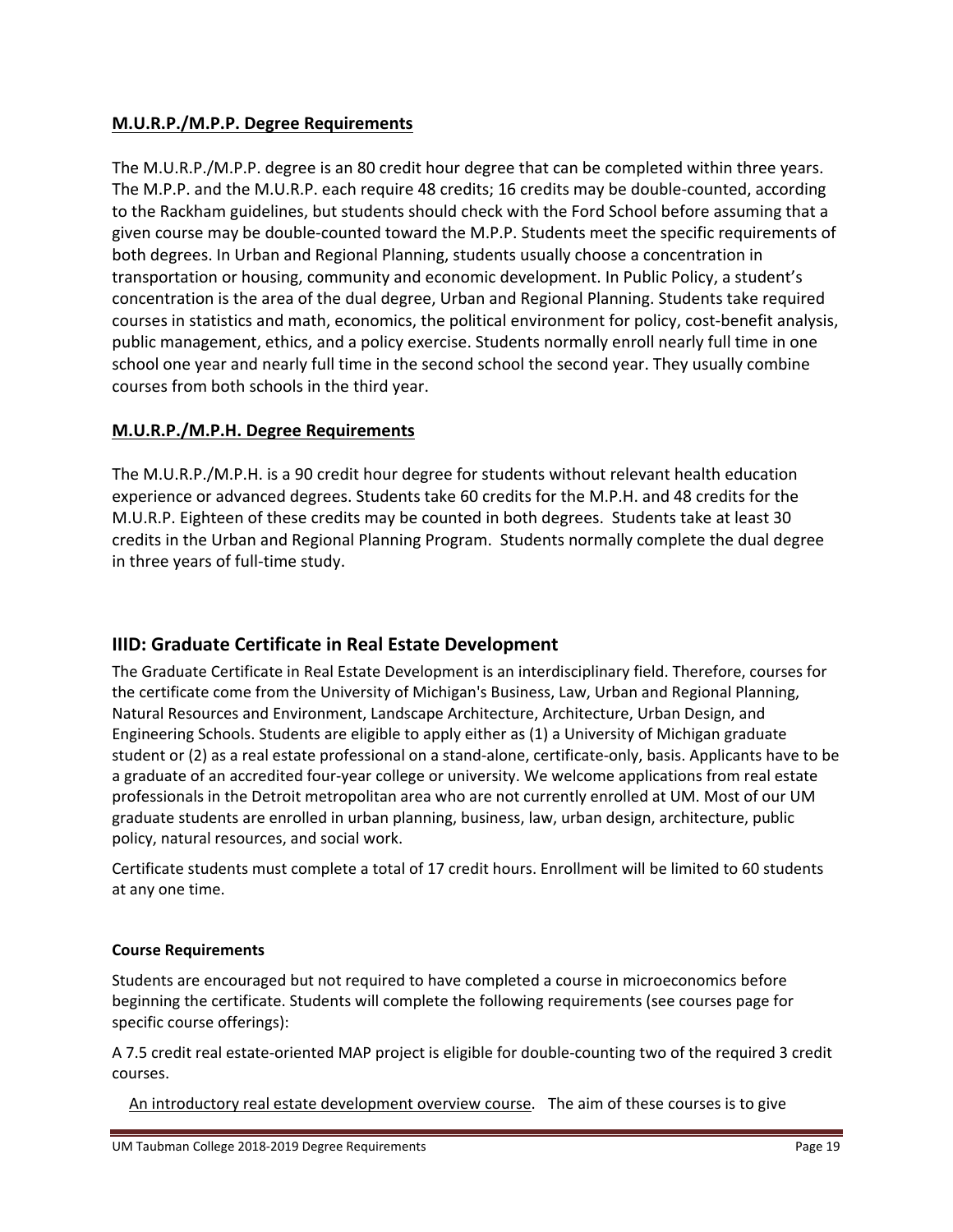students an overview of the process of real estate development from conception to completion before they enter courses that deal with detailed aspects of development.

- At least three credits in real estate finance and investment. These courses provide understanding of how real estate is financed and why investors are interested in real estate. Students will learn about the role of real estate finance in capital markets and about the structure of financing for real estate projects.
- At least three credits in real estate and land use law. These courses provide background in the legal structure that encourages, discourages, and controls different types of real estate development. These courses provide the background for understanding why jurisdictions regulate development and how regulation can enhance the quality of development.
- At least three credits in real estate in the urban development context. These courses encourage students to consider what constitutes desirable development that enhances the quality of life.
- At least three credits in design and implementation. These courses aim to give students background in complex areas of design and implementation of real estate development projects.
- An integrative seminar. This two-credit course will address special topics in real estate with the goal of giving students an opportunity to study specific issues in a seminar setting and to share ideas among all those in the certificate.

Please review the Graduate Certificate in Real Estate Development Requirement Checklist, available online at http://taubmancollege.umich.edu/programs. This should be filed with Stacey Shimones, 2150 Art and Architecture.

# **IIIE: Graduate Certificate in Healthy Cities**

The Certificate in Healthy Cities provides University of Michigan graduate students with a mechanism to study the interdisciplinary relationships linking policy making, health science, and spatial planning in a systematic, focused manner. Although several degree programs at the university offer courses related to cities and public health themes, no single program contains the full breadth of knowledge and skillsets students will need to meet the future health challenges of global urbanism. The certificate program in Healthy Cities offers students a roadmap for integrating discussions of the social, physical, and political determinants of urban public health.

The certificate requires students to complete a minimum of 13 credits of coursework.

#### **Course Requirements**

Students will complete the following requirements (see courses page for specific course offerings):

- Healthy Cities from a Public Health Perspective. These courses examine the social determinants of urban health and descript the history and role of public health professionals in promoting healthful cities and neighborhoods.
- Healthy Cities from a Planning and Design Perspective. These courses highlight the functional interrelationship between the physical from of built environments and the health and wellness of urban inhabitants.
- Healthy Cities from a Public Policy Perspective. These courses provide students with the knowledge to examine and create innovative policy solutions to pressing complex urban public health concerns.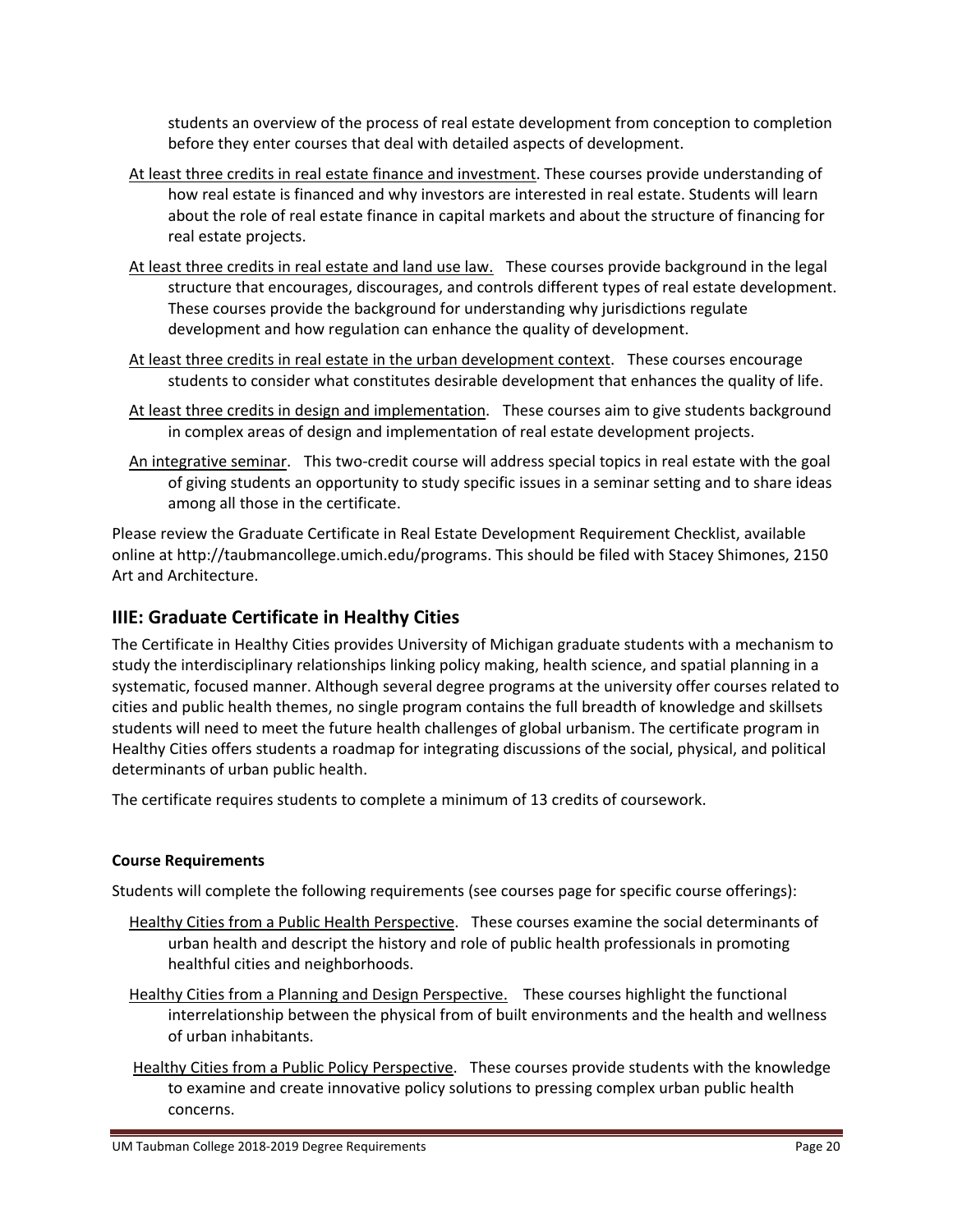- Specialized coursework requirements. Three credits of specialized elective coursework to be completed in a program of the student's choosing. The specialized coursework experience allows students to explore this triad of knowledge from a variety of perspectives including, for instance, health issues in global mega‐cities, urban health equity and social justice, community development and neighborhood health, or urban ecology and public health.
- Integrative coursework requirement. One credit from participation in and integrative seminar. The integrative Healthy Cities seminar pulls public health, built environment, and public policy perspectives together into a single classroom.

# **IIIF: Graduate Certificate in Urban Informatics**

Urban informatics is an interdisciplinary field of research and practice that uses information technology for the analysis, management, planning, inhabitation, and usability in cities. The Graduate Certificate in Urban Informatics introduces students to this field, and includes not only technical skills for technology development and data analysis, but also opportunities to explore the ethical, legal, and policy questions created by new urban technologies.

Certificate students must complete a total of 15 credits of coursework.

#### **Course Requirements**

Students will complete the following requirements (see courses page for specific course offerings):

- Introduction to Urban Informatics. The core course will provide students foundational technical and theoretical knowledge, as well as cultivate a student community.
- Urban Context Elective. All students are required to take 3 credits of urban context courses which provide a holistic introduction to an urban policy domain in of their choosing.
- Analytical Methods Elective. The analytical method requirement builds on skills introduced in the core course, providing students with technical skills in one of three areas: *spatial analysis, databases, and data analysis.*
- Programming, Design or Entrepreneurship Elective. All urban informatics students must demonstrate basic proficiency in a computer programming language of their choosing.
- Integrative Coursework Requirement. The integrative experience allows students to integrate the knowledge obtained from other coursework, and can be satisfied 1) by taking a course from a list of approved electives or 2) by completing a project‐based course.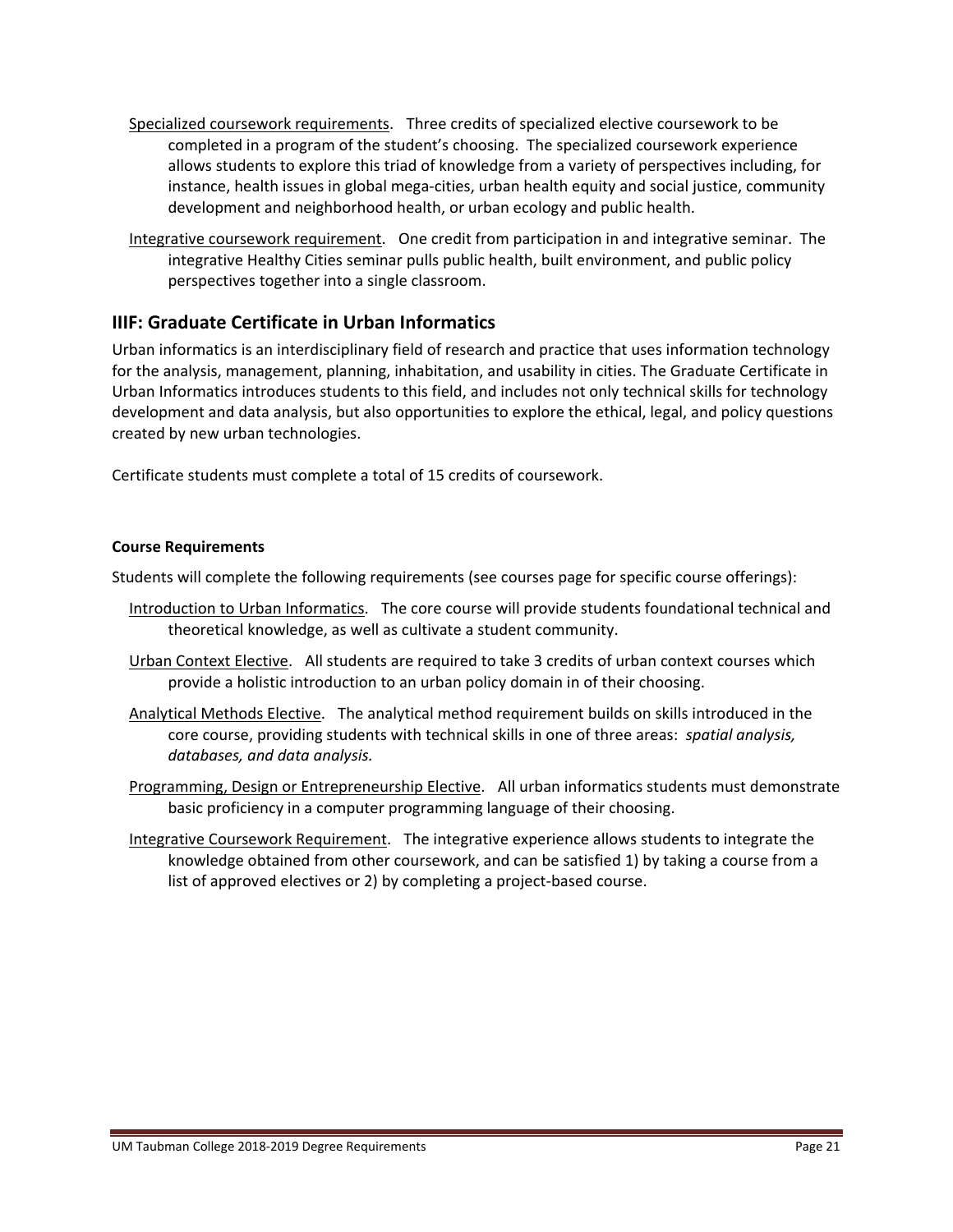# **IIIG: Ph.D. IN URBAN and REGIONAL PLANNING**

#### **U.R.P. Ph.D. Degree Requirements**

Degree requirements are divided into two stages: pre‐candidacy and candidacy. The former involves course work and qualifying examinations, after which the student advances to candidacy. The second stage includes the dissertation research proposal and the completion of the dissertation. The Doctor of Philosophy (Ph.D.) degree in urban and regional planning is granted upon the successful completion and defense of the dissertation.

#### **Pre‐Candidacy Requirements**

Pre‐candidacy requirements include five areas:

- Planning theory
- Analytic methods
- Research design
- Primary area of specialization
- Secondary area of specialization

Students meet these requirements through coursework and exams over a two year period. During this time, a student's cumulative grade point average may not fall below a B without academic discipline or probation.

#### **Required Courses**

Four courses are required of all Ph.D. students, including two doctoral‐level planning theory courses and a two‐semester research seminar sequence. The two theory courses, Advanced Urban Theory (URP 700) and Epistemology and Reasoning for Planning Research (URP 701), are offered during the fall term in alternating years. These courses are designed to provide doctoral students a solid theoretical foundation for conducting rigorous scholarly inquiry within the planning field. First year students are required to take URP 801 (Research Design) during the winter term of the first year. Second‐year students are required to take URP 802 (Research Seminar) in the winter term of the second year. (total of seven credit hours). These seminars have three objectives. First, it exposes students to various approaches to research related to planning. Second, it enables students to formulate and test out researchable topics among faculty and student peers. Finally, it enables students to gain experience in developing an appropriate research design, in writing a detailed research proposal, and in formally presenting the proposal to an audience of faculty and students in a seminar during winter semester.

**Overview of Core Curriculum** 

**THEORY**

**Courses Credit Hours**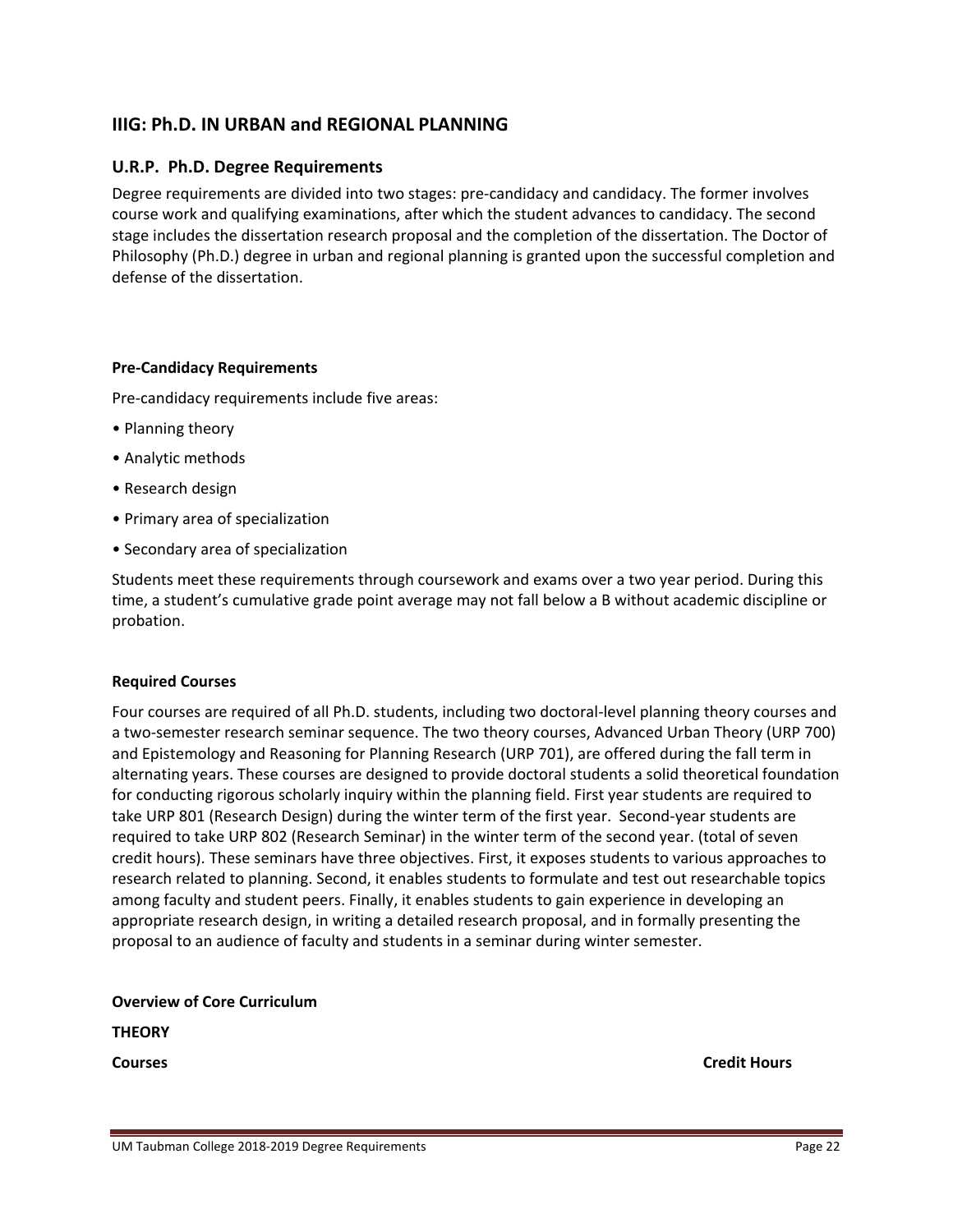| <b>Total</b>                                                                                    | 6–9 |
|-------------------------------------------------------------------------------------------------|-----|
| (offered fall term in odd number years)                                                         |     |
| URP 701 Epistemology and Reasoning for Planning Research                                        |     |
| URP 700 Advanced Urban Theory (offered fall term in even number years)                          |     |
| master's degree in urban planning or without a previous equivalent course)                      |     |
| URP 500 Planning Theory and History (Policy Planning Emphasis) (required for students without a |     |

NOTE: A written theory examination is given to all eligible students once per year, normally in May (after two years of coursework).

#### **RESEARCH DESIGN and METHODS**

| <b>Courses</b>                                                                        | <b>Credit Hours</b> |
|---------------------------------------------------------------------------------------|---------------------|
| URP 801 Research Design                                                               |                     |
| URP 802 Research Seminar                                                              | 4                   |
| Analytical Methods (2 semesters graduate level statistics)                            | -6                  |
| 2 areas of dissertation-related methods (e.g., spatial analysis, qualitative methods) |                     |
| satisfied through 6 credit hours of coursework                                        | -6                  |
| Total                                                                                 | 19                  |

NOTE: No examination. Requirement is satisfied through grades of B or higher in all courses.

#### **SPECIALIZATION**

| <b>Courses</b>                                                                                                                   | <b>Credit Hours</b> |
|----------------------------------------------------------------------------------------------------------------------------------|---------------------|
| URP 612 Directed Study (literature review in area of specialization, generally<br>completed during the second or third semester) |                     |
| 3 or 4 courses in student-defined area of specialization                                                                         | $9 - 12$            |
| 2 or 3 courses in secondary area of specialization                                                                               | $6 - 9$             |
| <b>Total</b>                                                                                                                     | $18 - 24$           |

NOTE: Comprehensive examination (written take‐home and oral) on primary and secondary areas of specialization. Exam tailored to, and scheduled by the student.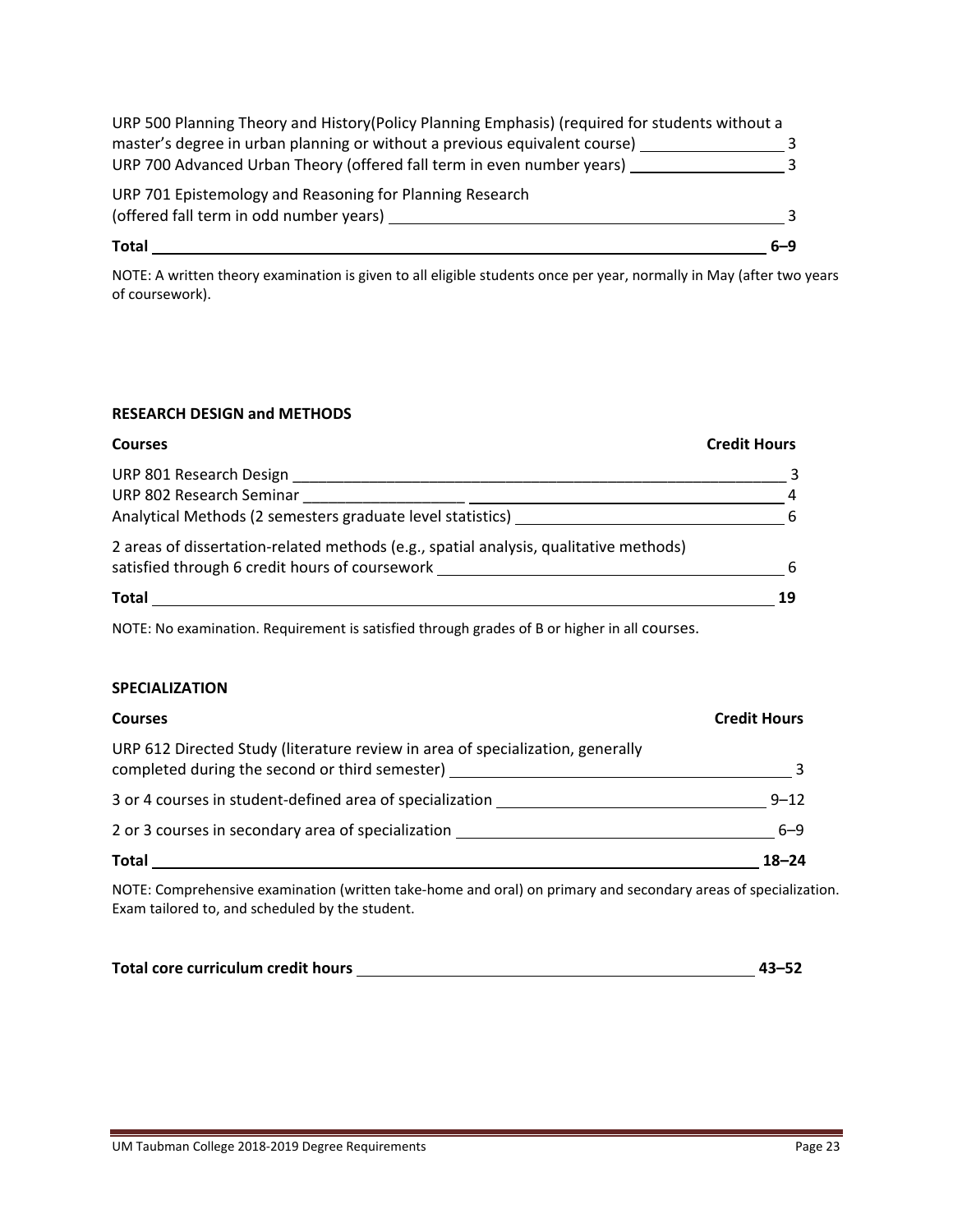# **SECTION IV: ACADEMIC POLICIES AND PROCEDURES**

# **IVA: ACADEMIC POLICIES FOR STUDENTS IN RACKHAM GRADUATE SCHOOL**

Students enrolled in the Ph.D. in Architecture, Master of Science, or the Urban and Regional Planning Program (Master of Urban and Regional Planning, Ph.D. in Urban and Regional Planning) must refer to the Rackham Graduate School online publications for the most up‐to‐date information on admission, programs of study, courses, fees and expenses, financial support, academic standards, and various other policies at the web address below:

Office of Admissions Horace H. Rackham School of Graduate Studies The University of Michigan 106 Rackham Building 915 E. Washington Street Ann Arbor, MI 48109‐1070 Phone: (734) 764‐8129 Fax: (734) 647‐7740 Email: rackadmis@umich.edu Web: http://www.rackham.umich.edu/current‐students/policies

# **IVB: TAUBMAN COLLEGE ACADEMIC POLICIES: GENERAL INFORMATION**

The following information (Section IVB through Section IVF) on academic policies and procedures specifically pertains to students enrolled in the Bachelor of Science in Architecture Degree through the Master of Architecture Degree and the Master of Urban Design Degree.

http://taubmancollege.umich.edu/architecture/students/non‐rackham‐policies

#### **Admission**

Admission requirements and procedures are described on the Taubman College of Architecture and Urban Planning website. Please visit http://taubmancollege.umich.edu/architecture/admissions/apply/ for more information.

#### **Readmission**

Students returning to the Architecture Program who have not been enrolled for more than 12 months must formally apply for readmission. Inquiries should be directed to:

Architecture Admissions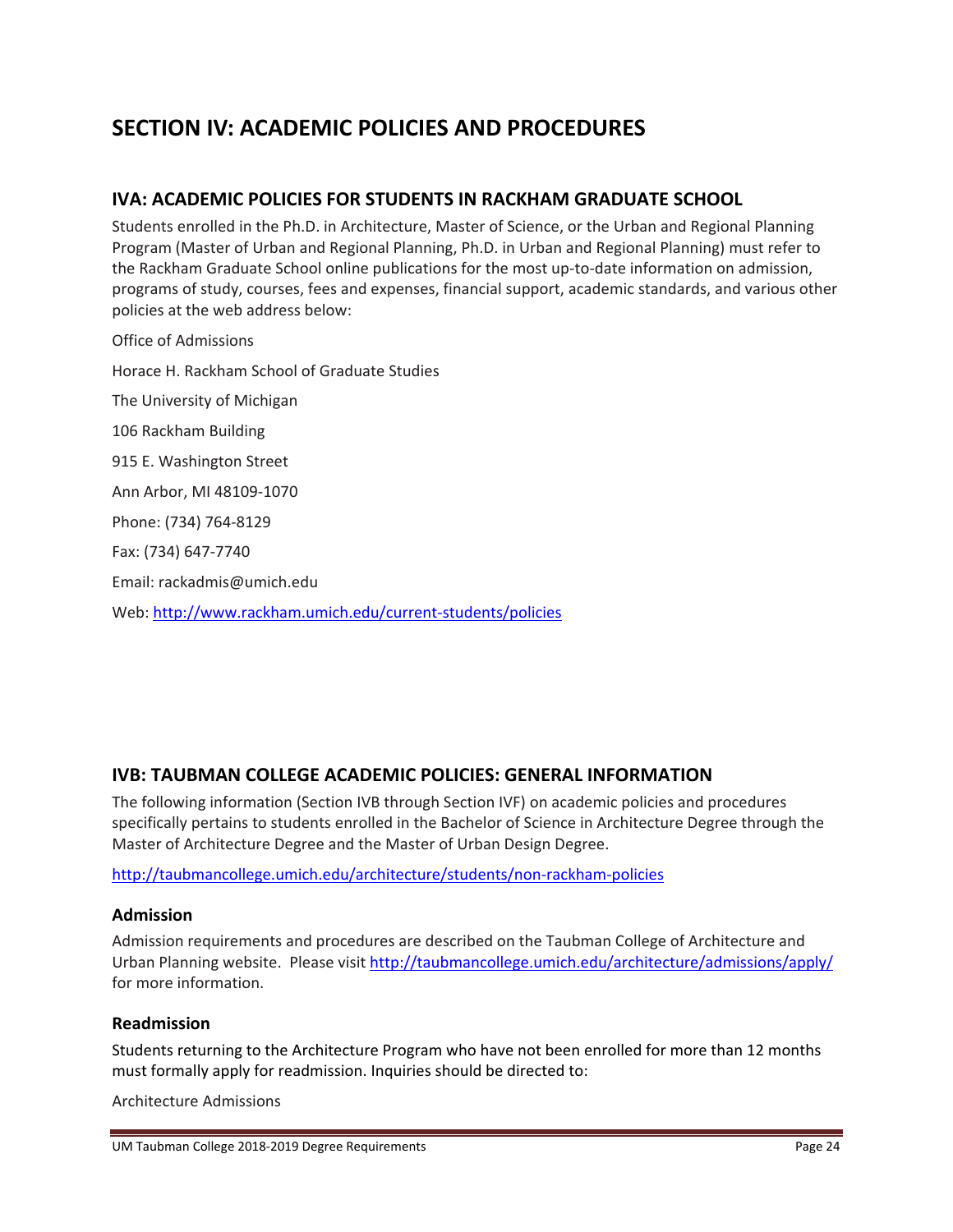# 2000 Bonisteel Boulevard Ann Arbor, MI 48109‐2069 Phone: (734) 764‐1649 Fax: (734) 763‐2322

The application for readmission should be filed no later than two months before the beginning of the term of re‐enrollment.

### **Orientation**

Taubman College freshman participate in the Office of New Student Programs Orientation. All other Taubman College students are required to attend the Taubman College Orientation prior to the start of classes. It is important that all entering students attend. Students will receive detailed orientation information before the scheduled orientation.

# **Registration**

Students are officially enrolled for a term at the time of registration. Each student completes this registration process by using Wolverine Access, a web-based information system. Students will receive detailed information about registering for courses during the summer before classes begin. Directions for Wolverine Access registration are in the "University of Michigan Schedule of Courses" for a selected term. A late registration fee will be assessed to students who register after the end of the scheduled registration period for any term or program. Please refer to the section on "Fees and Expenses."

#### **Academic Counseling**

The chair of the Architecture Program coordinates academic counseling. Throughout their period of enrollment, students are encouraged to consult with various members of the faculty regarding academic and career goals. Taubman College also has an Academic Advisor who can help with course selection and other needs of the student. Students enrolled in the Master of Architecture Degree are required to have a Program Planning Form, signed by a faculty advisor, on file with the college Registrar. Although faculty and administrators may assist a student in arranging an academic degree, the student is ultimately responsible for meeting all degree requirements.

# **Repeating Courses in the Bachelor of Science in Architecture Degree**

A student must repeat a course that he or she has failed if the course is either a required course or a prerequisite for another course that the student wishes to take.

1. If a student earns a grade below "D" (1.0) in a required course, he or she must repeat the course

2. If a student earns a grade below "D" (1.0) in a course that is a prerequisite for a later course in a sequence, he or she may continue with the next course in the sequence, but must repeat the failed course.

3. If a student earns a grade below "D" (1.0) in a second course (whether consecutive or not) in a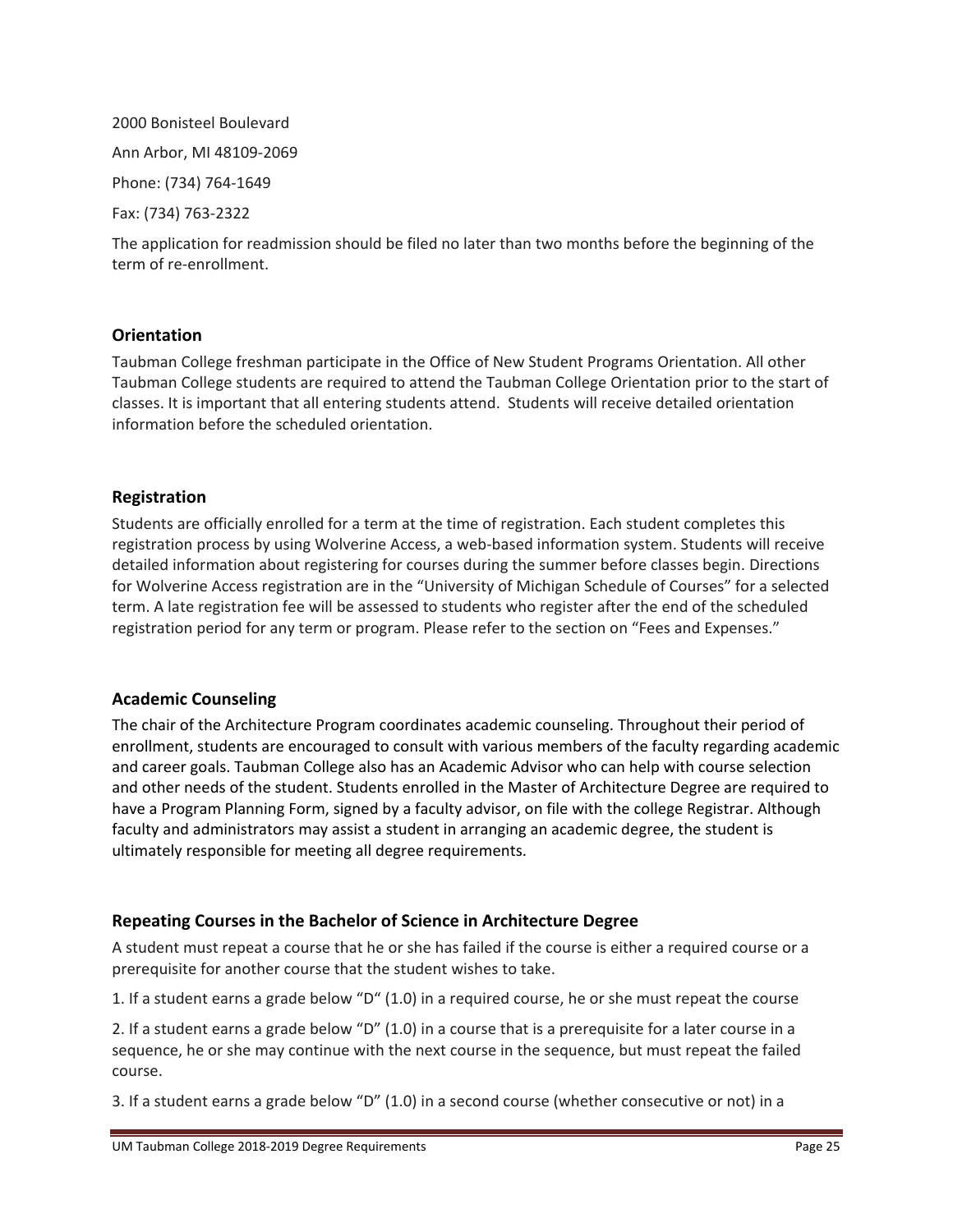sequence, he or she cannot continue with subsequent courses in the sequence until all earlier courses in the sequence have been satisfactorily completed prior to (and not concurrent with) election of the next course in the sequence.

4. If a student withdraws from a required course, he or she must repeat that course in its entirety at a later date. If the course is a prerequisite for a later course in a sequence, the course in which the withdrawal occurred must be satisfactorily completed prior to (and not concurrent with) election of the later course.

5. When a student is required to repeat a course and when, in the interim, the credit hours have changed and/or the course content has changed significantly, the program chair shall determine the extent of the remedial work required.

# **Repeating Courses in the Master of Architecture Degree and Master of Urban Design**

A student must repeat a course that he or she has failed if the course is either a required course or a prerequisite for another course that the student wishes to take.

1. If a student earns a grade below "C‐" (1.7) in a required course, he or she must repeat the course

2. If a student earns a grade below "C-" (1.7) in a course that is a prerequisite for a later course in a sequence, he or she may continue with the next course in the sequence, but must repeat the failed course.

3. If a student earns a grade below "C‐" (1.7) in a second course (whether consecutive or not) in a sequence, he or she cannot continue with subsequent courses in the sequence until all earlier courses in the sequence have been satisfactorily completed prior to (and not concurrent with) election of the next course in the sequence.

4. If a student withdraws from a required course, he or she must repeat that course in its entirety at a later date. If the course is a prerequisite for a later course in a sequence, the course in which the withdrawal occurred must be satisfactorily completed prior to (and not concurrent with) election of the later course.

5. When a student is required to repeat a course and when, in the interim, the credit hours have changed and/or the course content has changed significantly, the program chair shall determine the extent of the remedial work required.

# **Withdrawal from the Degree**

A student who terminates his or her enrollment during the term is required to officially withdraw. The student is responsible for initiating the withdrawal; he or she should contact the college registrar. Any refund of fees is handled in accordance with University regulations as described in the section on Fees and Expenses.

# **Student Records**

An academic file is maintained by the college for each student. The file contains admission materials, academic records and transcripts, correspondence, etc. The college endorses the university's Policy on Student Records, which meets the standards set forth in the Family Educational Rights and Privacy Act of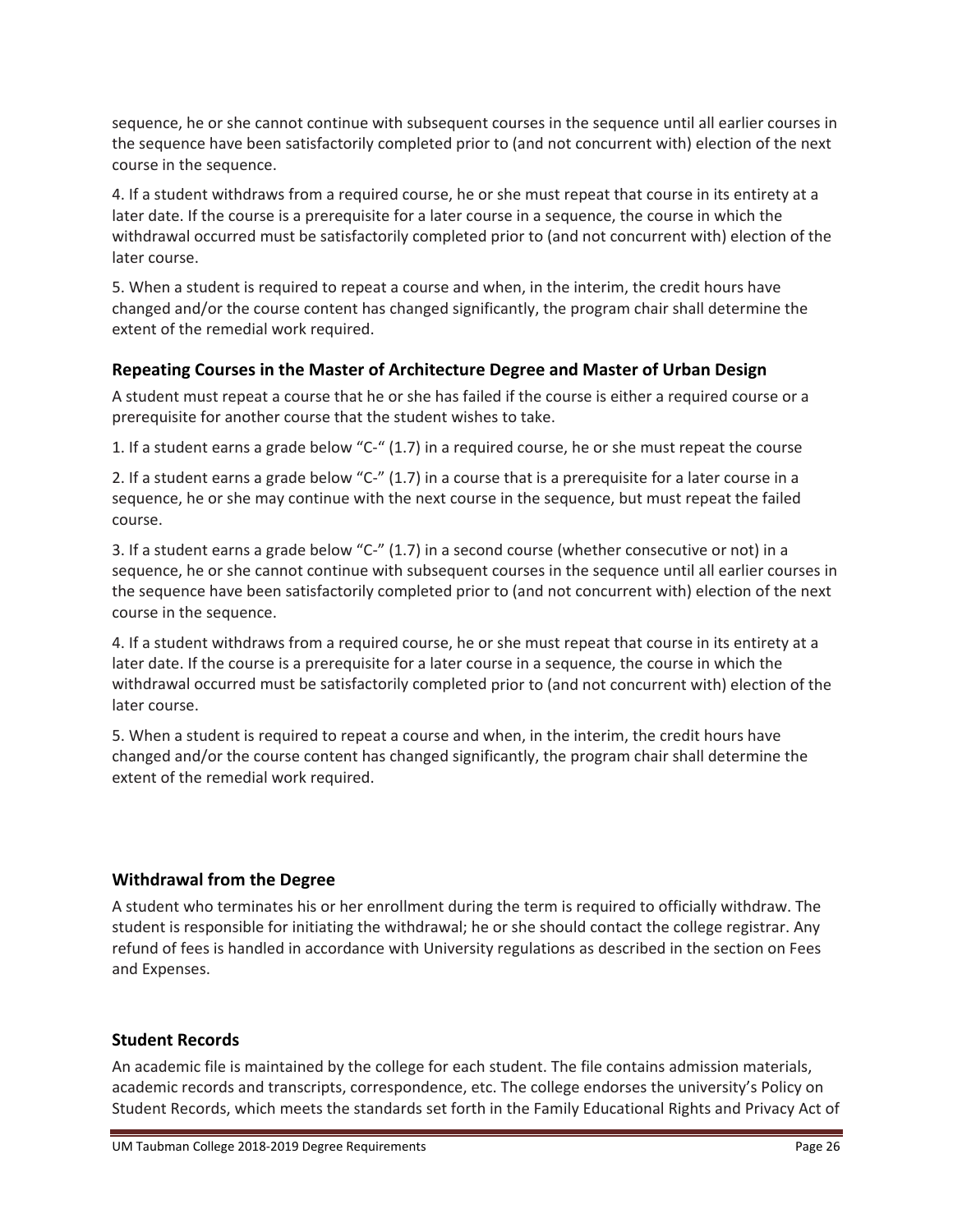1974. Each student has the right to examine all materials in his or her file, except as prohibited by the above policies.

The college registrar and the administrative officers of the college, or their appointed representatives, shall have direct access to all records. All other persons, including faculty, may have access to portions of a student's record only when so authorized by the student.

### **Joint/Dual Degrees**

Students wishing to pursue a dual degree other than those described are advised to contact the College Registrar. Requests are approved on an individual basis.

### **Retention of Student Work**

The faculty reserves the right to retain examples of student work, done in conjunction with class assignments, for purposes of illustration, instruction, and exhibition.

# **College Use of Digital Media**

The college may record/capture video, audio, and/or images of students and student work during regular college activities (i.e. class sessions, lectures, exhibits, studio critiques, group meetings, etc.). These media may be made available in various forms to descript and/or promote college activities and programs in a variety of ways consistent with the mission of the college and university.

# **IVC: TAUBMAN COLLEGE ACADEMIC POLICIES: COURSE ELECTIONS**

#### **General Policy**

Students in the Architecture Program are not required to have election worksheets or drop-add forms signed and stamped by the college registrar, provided they are registering or making changes within the official registration/drop‐add period for any given term. Except under extraordinary circumstances, students will not be allowed to drop, add, or modify courses after the official drop-add deadline published in the university's time schedule. Any modifications to course elections after this date are subject to approval from the instructor(s) involved and/or the program chair or the chair's designee.

It is the responsibility of each student to adhere to the college's policies and procedures for course elections as described below. The college registrar reviews the class scheduled of all students to make sure they have complied with policy, but this does not take place until after the drop-add deadline has passed. If a student has not followed the college's policies and procedures, the registrar has the authority to change course elections consistent with the following rules. The student will be notified of such changes. Students should contact the registrar if they have any questions.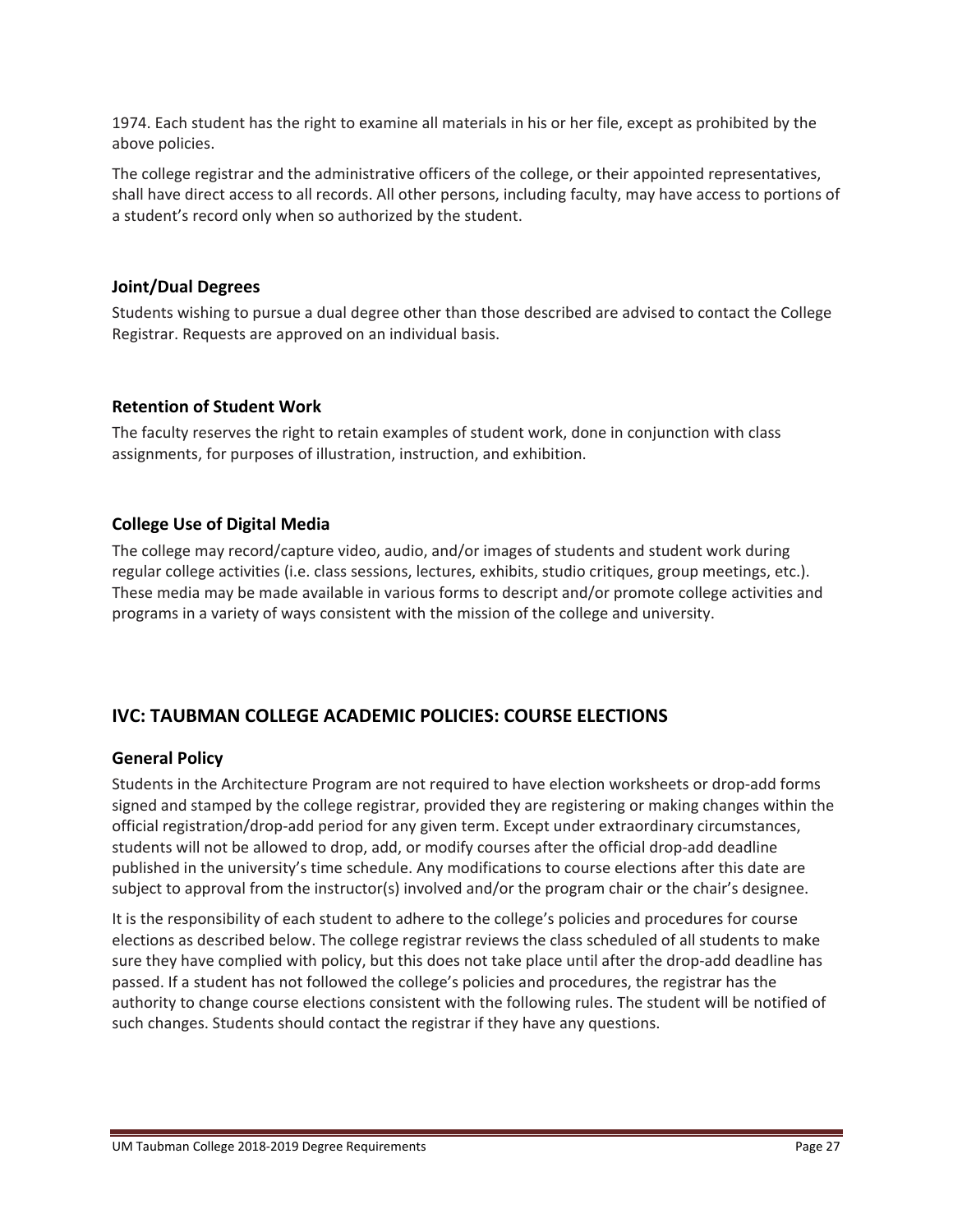### **Dropping and Adding**

Students may drop and/or add courses through the third week of any full term and the second week of any half term. A course officially dropped after this deadline will appear on the academic record with the designation "W" (withdrawal). No credit is awarded toward the degree and grade point averages are not affected. A withdrawal from a course does not result in tuition reimbursement. An unofficial drop is when the student does not complete a course and does not obtain permission for a withdrawal. Unofficial drops are recorded on the academic record as an "ED". Provided the course is taken for a letter grade, an "ED" will be counted as an "E" when calculating grade point averages and no credit is awarded toward the degree.

### **Auditing Courses**

A student may elect or modify a course as an official audit (visit) through the third week of any full term and the second week of any half term. Permission of the instructor (a signature on an election worksheet or drop-add form) is required and regular fees are assessed. A course elected as an official audit will appear on the academic record with the designation "VI," but no credit will be awarded toward the degree and grade point averages are not affected. It is the responsibility of the student to make arrangements with the instructor as to class attendance, assignments, and/or exams to be completed. Unsatisfactory completion of these requirements, as determined by the instructor, will result in an "ED" (unofficial drop) on the academic record. The "ED" will not affect grade point `averages because the course was not elected for a letter grade.

#### **Pass/Fail**

A student may elect or modify a course to pass/fail through the third week of a full term and the second week of a half term, but under the following conditions:

- 1. Students in the M.Arch degree may not take courses pass/fail
- 2. Courses offered by Taubman College may not be taken pass/fail

3. Courses taken to fulfill pre‐professional requirements for the B.S. degree—art, English, mathematics, physics, digital drawing, humanities, natural sciences, and social sciences—may not be taken pass/fail

- 4. Courses taken as substitutes for required classes may not be taken pass/fail
- 5. English Language Institute courses may not be taken pass/fail
- 6. A maximum of one course per term may be taken on a pass/fail basis

Credit hours for courses satisfactorily completed as pass/fail will apply toward the degree, but grade point averages are not affected. Instructors are not informed of those students taking a course on a pass/fail basis. Instructors report grades as usual and the Office of the Registrar makes the following conversions:

- A through C‐ is entered on the academic record as "P" (pass) for credit
- D+ through E is entered on the academic record as "F" (fail) for no credit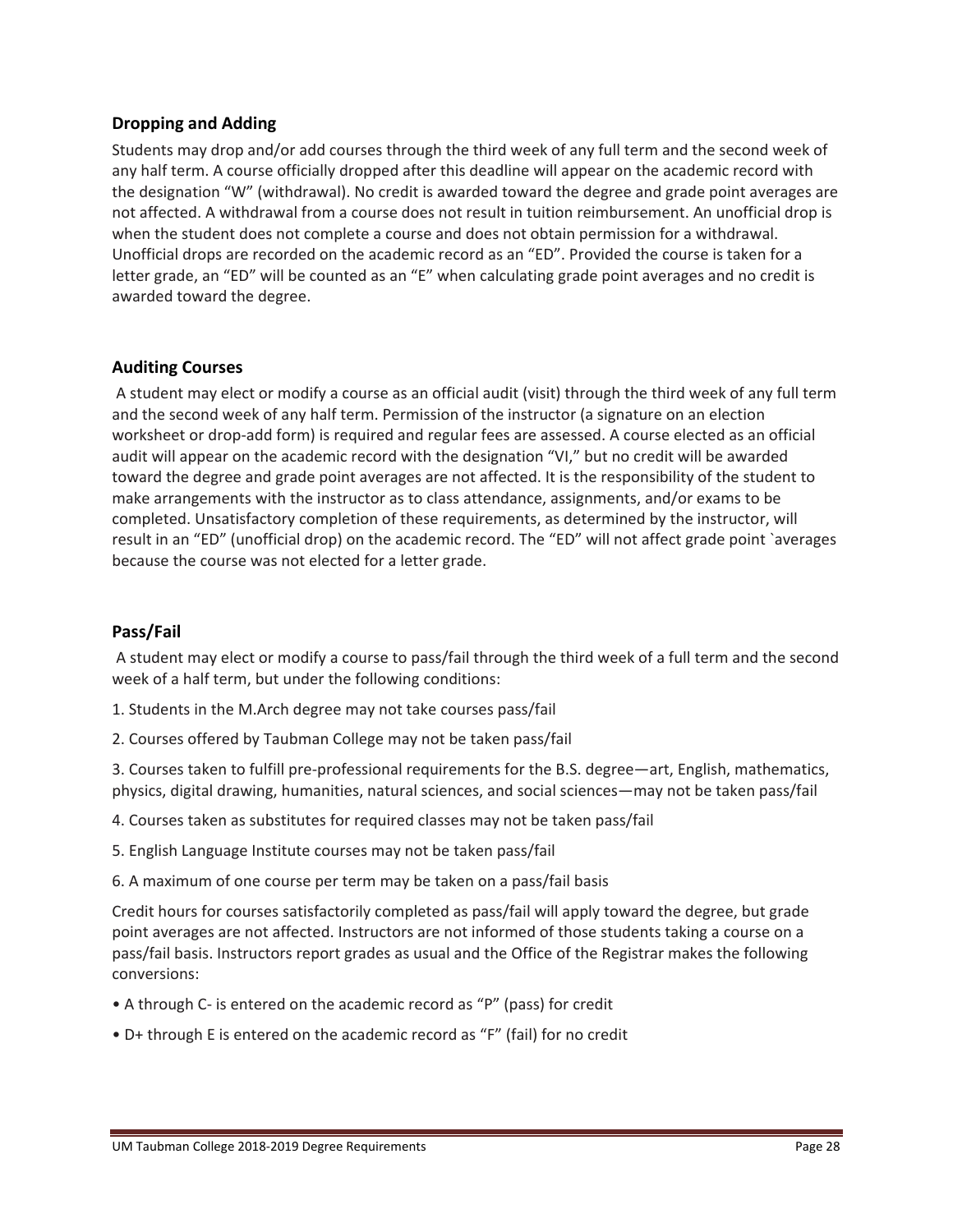# **Architecture Independent Study**

An independent study course is designed by you, the student, in consultation with a faculty member, to investigate an area of field of specialization not normally covered in a regularly scheduled course offering by the department.

Undergraduate students must use Arch 300 or Arch 400 as an independent study number. Permission of the instructor (an override) is required. Graduate students must use Arch 600 (Arch 593 for Architectural History) as an independent study number. Permission of the instructor and approval by the program chair are required. Students should obtain a Tutorial Studies Approval Form from the college registrar. Only one Tutorial Studies course may be elected per term, and no more than 6 credit hours of Tutorial Studies credit may apply toward the M.Arch degree.

# **IVD: Taubman College Academic Policies: Transfer of Credit**

# **Transfer of Credit**

Credit hours approved for transfer from another program, unit, or institution will appear on the student's transcript and will count toward the B.S. degree. Only credit hours, and not grades or honor points, will be posted to the student's record. Requests for transfer of credit should initially be made to the college registrar. In some cases, approval from the program chair is necessary.

Note: In order for course credits from external (non‐UM) institutions to be eligible for transfer to the architecture program, students must achieve a grade of C or better in those courses.

# **Undergraduate**

For undergraduate students, credit for academic courses from other units of the university and other institutions is evaluated by the Architecture program. All credit earned in other units of the university, except remedial courses below normal college-level and introductory officer education courses, will transfer.

Credit earned through high school advanced placement exams, conducted nationally by the CollegeBoard, will transfer, provided the scores meet university standards (see www.admissions.umich.edu/drupal/AP‐IB‐credit. No credit will be awarded for placement exams offered by other departments of the university or by other institutions. Not more than 7 credit hours of nonacademic or technical courses earned at other institutions may be transferred; such credit is evaluated by the Architecture Program.

# **Course Waivers**

A student may petition to receive a course waiver in a course he or she has already completed at another accredited university. The student must submit a waiver request form to the faculty member teaching the course in which he or she is seeking the waiver and submit supporting documentation, including but not limited to course syllabus, assignments, projects, papers, and tests to demonstrate sufficient knowledge of the subject. The granting of a waiver is at the discretion of the individual faculty member. If a student receives a course waiver, he or she has fulfilled that requirement, but no credit hours will be granted. The student will need to register for another course of equal credits in place of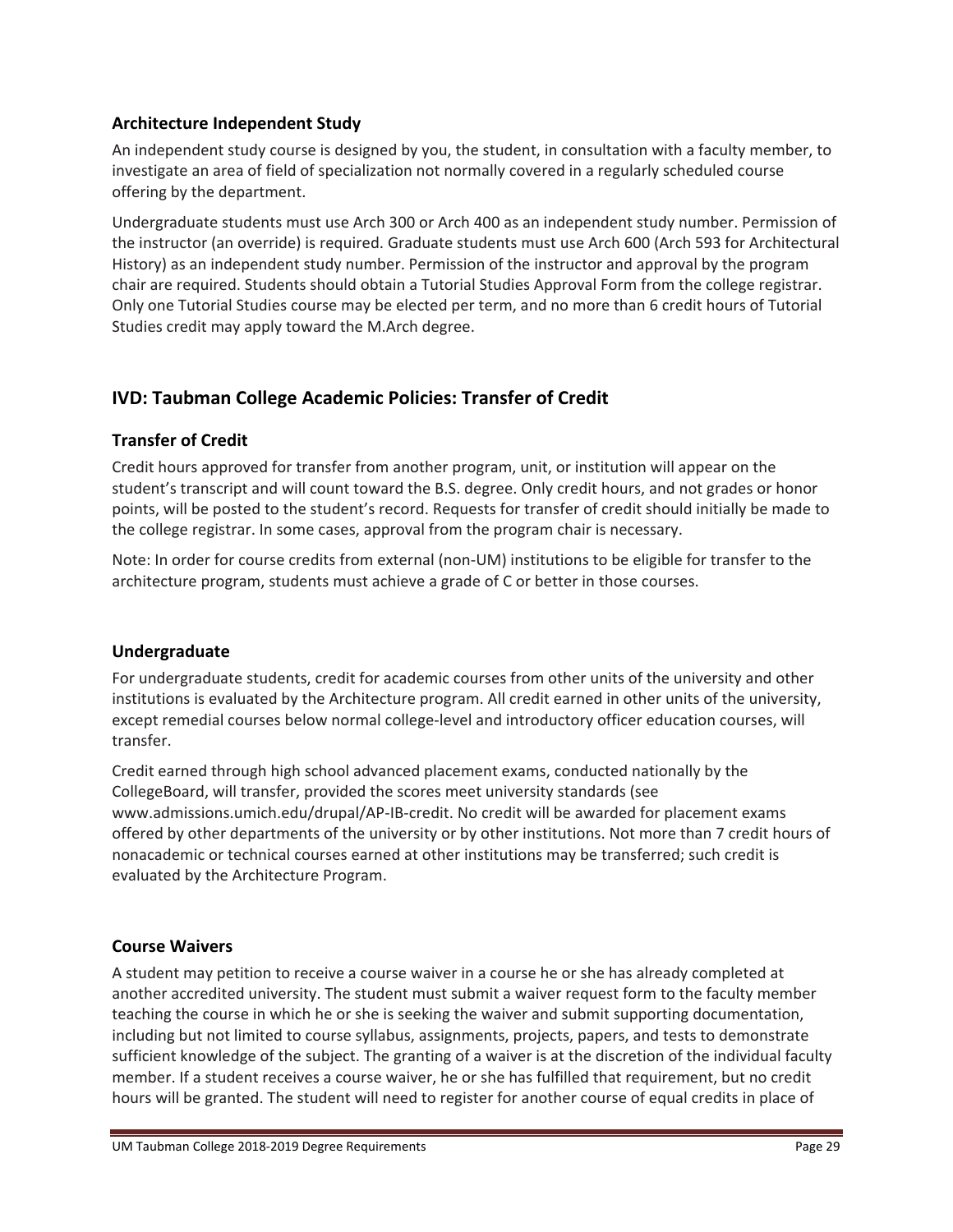the waived course. For graduate students, the selected replacement course should be 500 level or above.

# **IVE: TAUBMAN COLLEGE ACADEMIC POLICIES: GRADING**

#### **Grading**

Course grades are awarded on a letter system, A through E. These letter grades are translated into honor points for each hour of course credit, as follows:

| $A = 4.0$  | $B - 2.7$ | $D+ = 1.3$ |
|------------|-----------|------------|
| $A - 3.7$  | $C + 2.3$ | $D = 1.0$  |
| $B+ = 3.3$ | $C = 2.0$ | $D - 0.7$  |
| $B = 3.0$  | $C - 1.7$ | $E = 0.0$  |

In addition, the following notations are used to indicate unresolved academic situations:

- ED....................unofficial drop
- I.........................incomplete
- NR....................no report from instructor

X.......................absent from examination

Y.......................course extends beyond published schedule of term

No honor points are given for courses in which any of these grades are assigned. Students receiving a grade of ED or NR are advised to contact the college Registrar immediately. Students earning grades of I or X are advised to read the section on Incomplete Grades and to contact their instructors immediately.

#### **Grade Point Average**

The grade point average (GPA) for a term is calculated by dividing the Michigan honor points (MHP) earned during the term by the number of Michigan semester hours (MSH) elected for the term. The cumulative grade point average is calculated by dividing the total of all Michigan honor points earned during enrollment in the degree by the number of Michigan semester hours elected in that program. The Michigan semester hours to not include credit hours:

- 1. Transferred from another program, unit, or institution
- 2. For courses elected pass/fail or audit
- 3. For professional work experience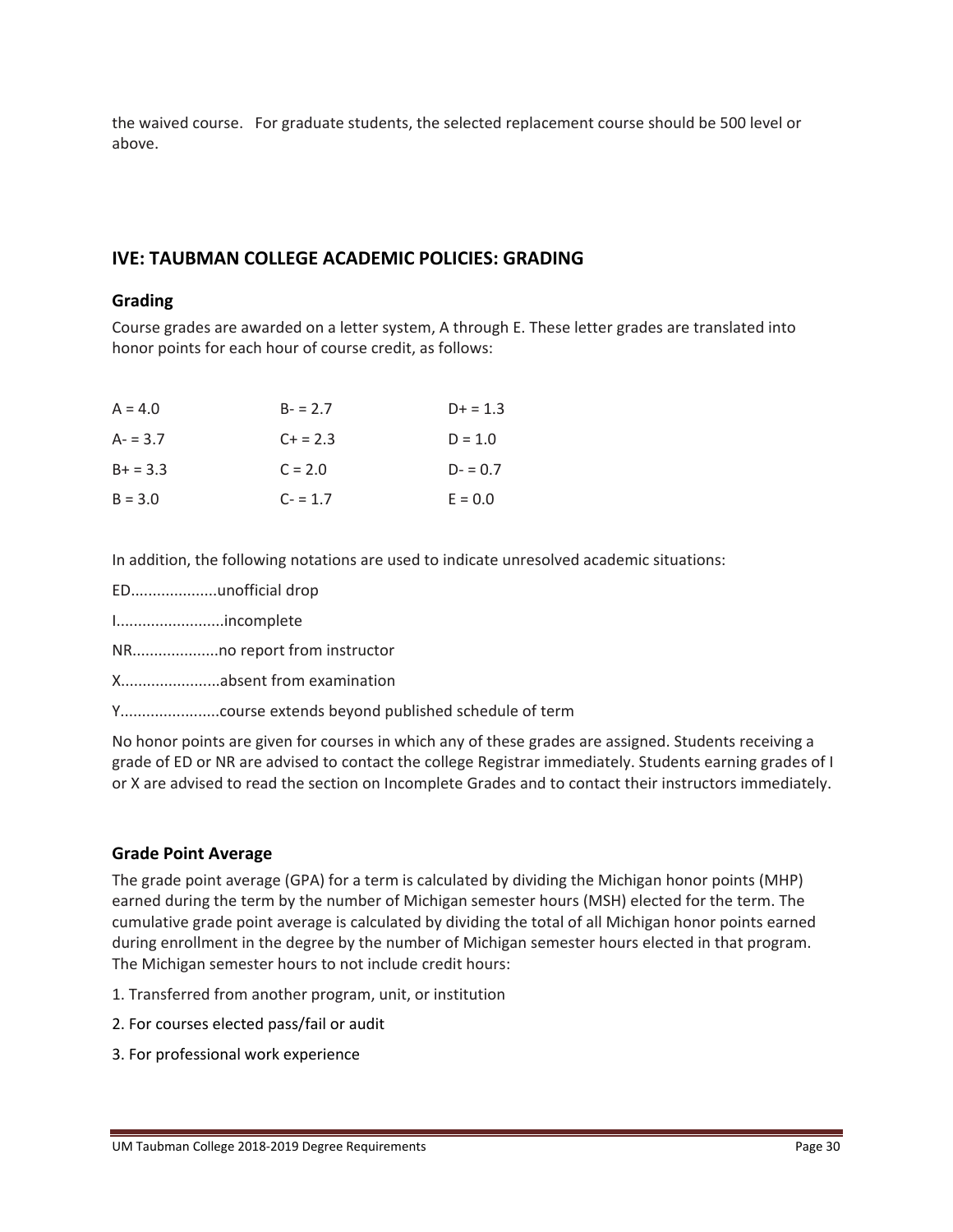# **Term Grades/Transcripts**

Students enrolled on the Ann Arbor campus obtain grades through Wolverine Access on the Web. Grades for the current term will be available as they are entered in the computer system at the end of the term. Official transcripts must be obtained from the Transcript Department within the Office of the Registrar.

# **Incomplete Grades**

When a student is unable to complete the required work for any course because of illness or for other reasons acceptable to the instructor and only when the amount of unfinished work is small, the instructor may report a grade of "I" (incomplete). As soon as a student learns that an "I" grade has been (or will be) reported, he or she shall immediately contact the instructor. The instructor shall explain to the student the work that must be made up and shall set a time period for its completion within the limits described below. A final grade must be submitted to the Registrar within two months following the last day of classes of the term in which the "I" grade was earned. This deadline may be extended for just cause provided the instructor files a time extension form with the Registrar prior to the two-month deadline. No extension will be granted beyond the last day of classes of the first full term (fall, winter or spring/summer) following the term in which the "I" grade was earned, unless such an extension is approved by the Program Chair. If the final grade is not submitted prior to the two month (or extended) deadline, the "I" grade will lapse to an "E."

# **Good Standing**

To be in good standing in the undergraduate degree, a student must have a GPA of at least 2.0 for the term just concluded and a cumulative GPA of at least 2.0. To be in good standing in the graduate degree, a student must have a GPA of at least 3.0 for the term just concluded and a cumulative GPA of at least 3.0.

# **IVF: TAUBMAN COLLEGE ACADEMIC POLICIES: GRADUATE ARCHITECTURE HONORS**

Those students in the Master of Architecture or Master of Urban Design degree programs earning a cumulative GPA in the top 5% of their graduating class shall graduate with high distinction; students earning a GPA in the top 5%‐10% of the class shall graduate with distinction. These honors will be entered on the student's transcript and diploma.

# **IVG: TAUBMAN COLLEGE ACADEMIC POLICIES: ACADEMIC DISCIPLINE**

# **Definition of Academic Discipline**

Any student not in good standing is on academic discipline under one of the following categories: Action pending, probation, further enrollment withheld or reinstated on Probation. As soon as possible after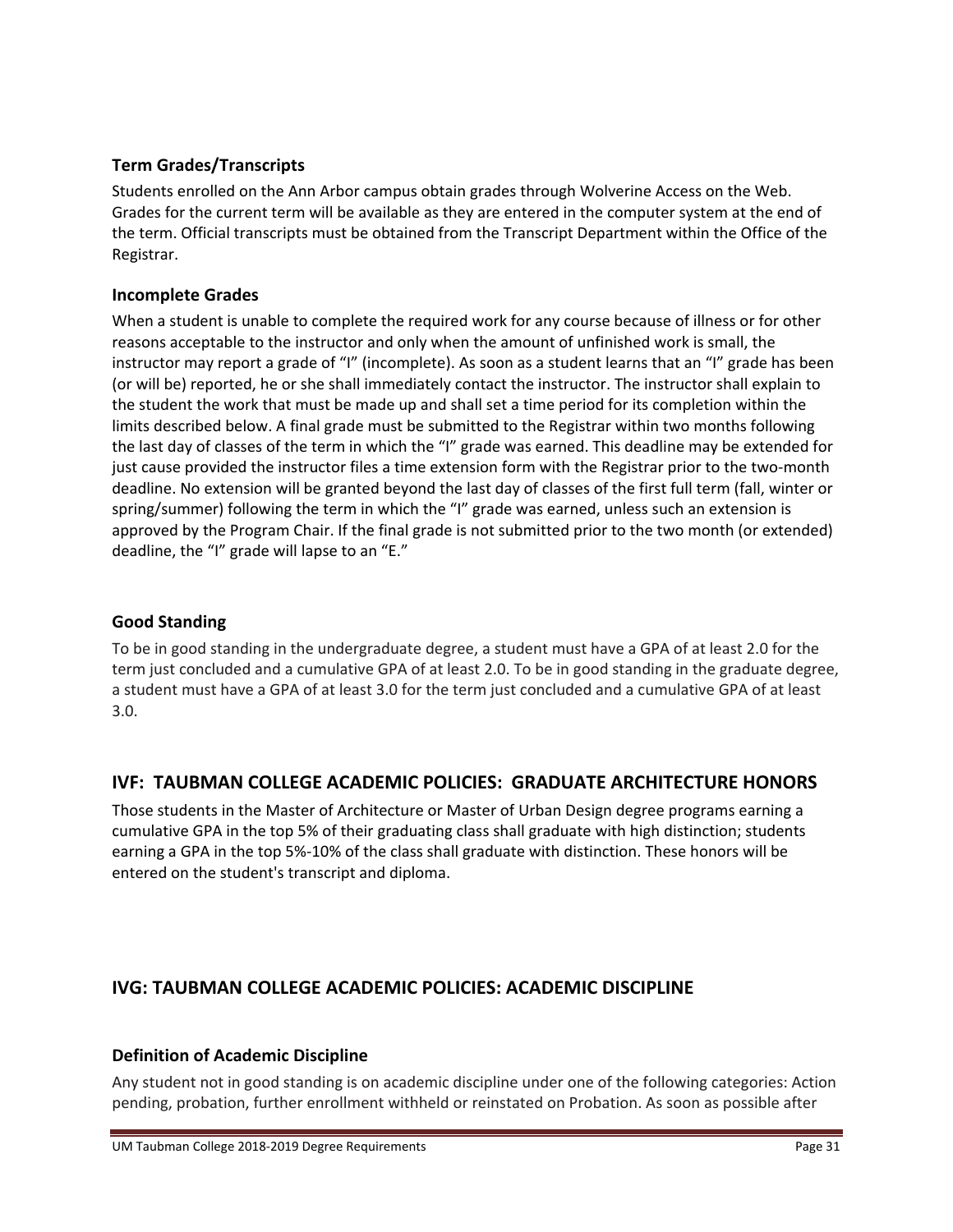the college receives the transcripts, all students on academic discipline will be notified of their status. Each student so notified should contact the college registrar immediately. For students on academic discipline, the program chair (or chair's designee) has the right and responsibility to approve course elections and changes, to require the election of specific courses and to establish a maximum or minimum number of courses and credit hours. The final responsibility for the administration of matters related to academic discipline rests with the committee on academic standing. All actions of academic discipline are entered on, and become a permanent part of, the student's academic record; except that when such action results from administrative, faculty, or staff error, the entry will be expunged. As soon as the student corrects all academic deficiencies, record clear is noted on the transcript, and the student is again in good standing.

In this policy on academic discipline, term, except as modified, refers to either a full term or a half term. When a student elects less than 6 credit hours in a term, his or her academic status will normally be determined by counting the current term and the preceding term as a single combined term; except that if this totals more than 20 credit hours, the status will normally be determined by counting the current term and the following term as a single combined term.

# **Action Pending**

Action pending is assigned when the academic record of a student not on probation or reinstated on probation is incomplete (grades of ED, I, NR, or X) for the term just concluded, and when failure to correct this deficiency will result in a term GPA and/or cumulative GPA below 2.0 (undergraduate)/3.0 (graduate). Action pending is assigned only for the two‐month period permitted for finishing incomplete work. At the end of this makeup period, the student's academic record will be reviewed again and a status of either good standing or probation will be assigned, except that further enrollment withheld may be invoked in cases of extremely poor academic performance.

#### **Probation**

Probation is assigned when a student not already on probation or reinstated on probation has a deficiency of:

- 1. Less than 10 honor points below a 2.0 (undergraduate)/3.0 (graduate) for the full term just concluded
- 2. Less than 5 honor points below a 2.0 (undergraduate)/3.0 (graduate) for the half term just concluded

3. Below a cumulative 2.0 (undergraduate)/3.0 (graduate) GPA Probation is assigned for a period of one term only, during which the student is required to:

- 1. Earn at least a 2.0 (undergraduate)/3.0 (graduate) GPA for that term
- 2. Raise his or her cumulative GPA to at least 2.0 (undergraduate)/3.0 (graduate)
- 3. Meet any other special conditions of the probation

If a student satisfies all requirements of the Probation, he or she is again in good standing. If a student fails to satisfy all of these requirements, a status of further enrollment withheld is assigned. The student may not continue in the degree unless he or she successfully appeals that action.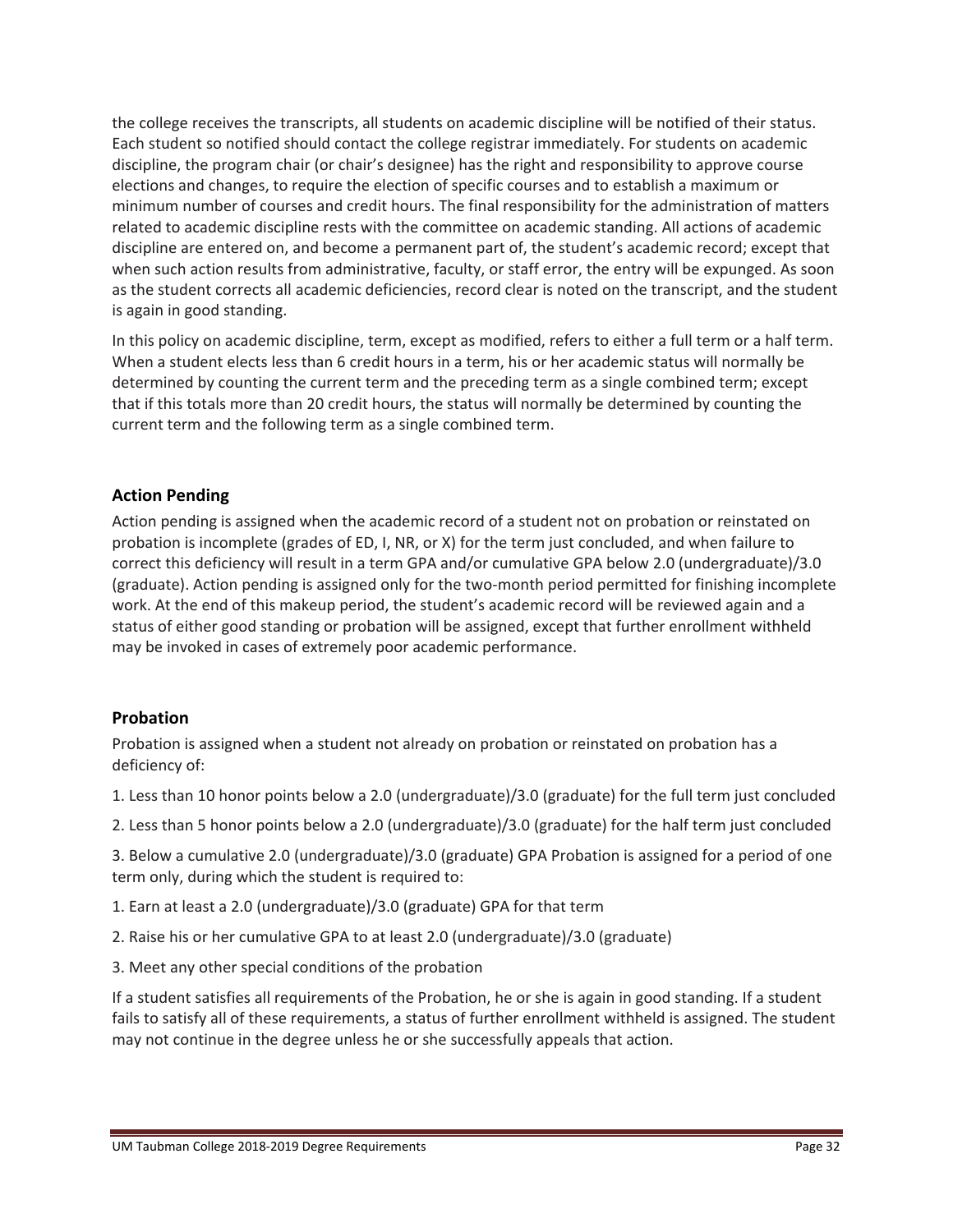## **Further Enrollment Withheld**

Further enrollment withheld is assigned when a student is in severe academic difficulty. Specifically, one of the following:

1. If the term GPA, the cumulative GPA, or any combination thereof is below 2.0

(undergraduate)/3.0 (graduate) for two successive terms.

2. If there is a deficiency of 10 or more honor points below either a 2.0 (undergraduate)/3.0 (graduate) full term GPA or cumulative GPA

3. If there is a deficiency of 5 or more honor points below either a 2.0 (undergraduate)/3.0 (graduate) half term GPA

4. If there is lack of reasonable progress toward a degree

5. If a student on probation or reinstated on probation fails to meet all requirements of the probation

When further enrollment is withheld and if the student is not already on Reinstated on Probation, he or she has the privilege of appealing the action, in accordance with procedures established by the committee on academic standing. The student will be required to explain in writing the particular reasons for the low academic performance and to present a compelling argument why continuing enrollment or readmission should be permitted. Each case will be carefully considered on its own merits. If the committee on academic standing approves the appeal, the student is reinstated on probation. If the committee denies the appeal, the student is prohibited from enrolling in the college normally for at least two full terms, and the status of further enrollment withheld continues in effect. During the last term of the required disenrollment period, the student may petition for reinstatement by presenting evidence that, during this period, he or she has taken steps to substantially improve his or her chances for academic success in the remainder of the degree. If the committee approves this petition, the student is reinstated on probation.

#### **Reinstated on Probation**

Reinstated on probation is assigned following a student's successful appeal, or subsequent petition, of further enrollment withheld. Reinstated on probation is assigned for a period of one term only during which the student is required to:

1. Earn at least a 2.0 (undergraduate)/3.0 (graduate) GPA for the term, unless a higher GPA is prescribed by the committee on academic standing

2. Raise his or her cumulative GPA to a level prescribed by the committee on academic standing

3. Meet any other special conditions of the probationary reinstatement

If a student satisfies all requirements of the probationary reinstatement and has a cumulative GPA of at least 2.0 (undergraduate)/3.0 (graduate), he or she is again in good standing. If a student satisfies all conditions of the probationary reinstatement except that the cumulative GPA is still below 2.0 (undergraduate)/3.0 (graduate), he or she is on probation. If a student fails to satisfy the requirements of the probationary reinstatement, further enrollment is automatically withheld and further appeal for continuing enrollment is not permitted.